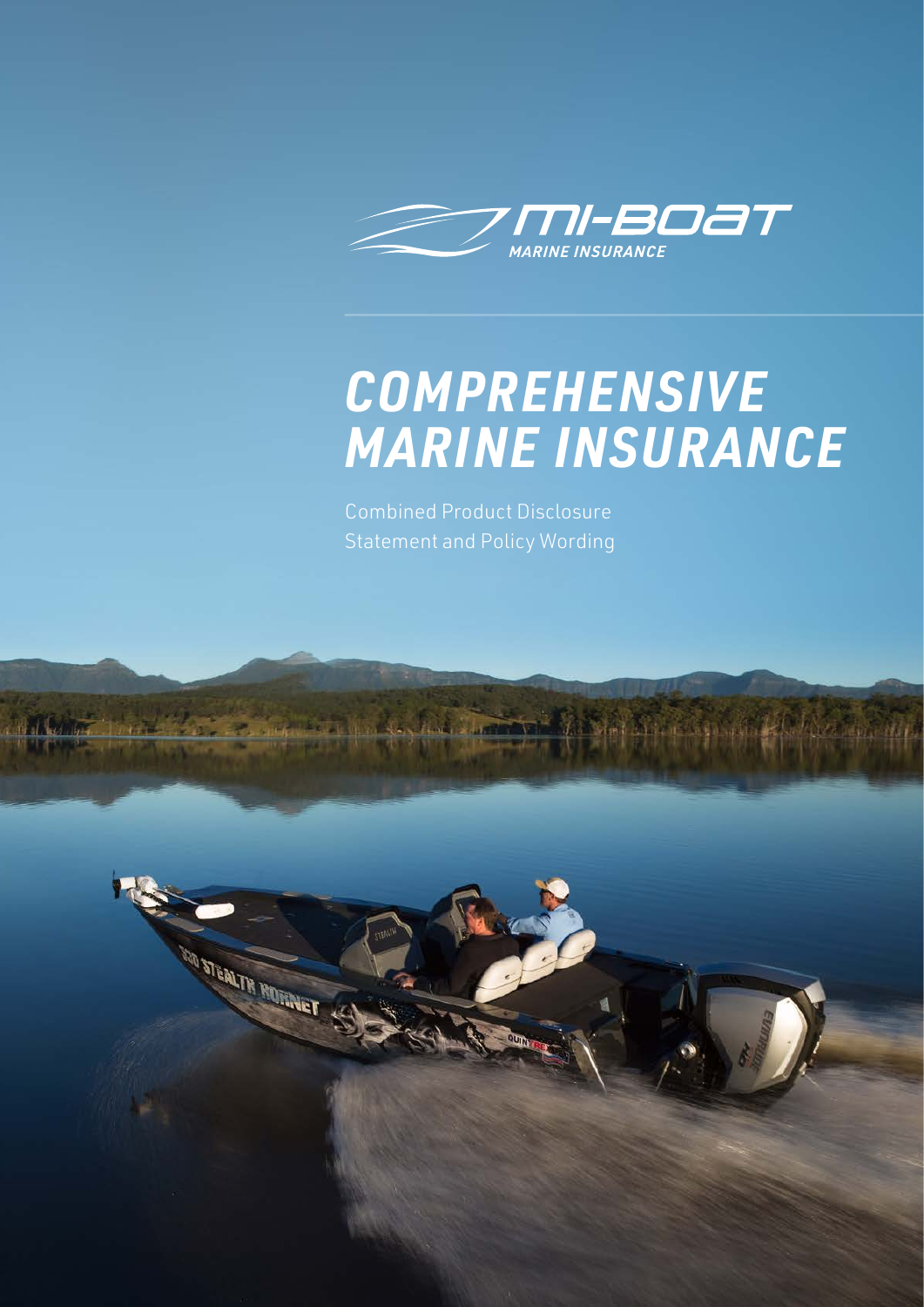## *CONTENTS*

| <b>IMPORTANT INFORMATION</b>                        | 1                       |
|-----------------------------------------------------|-------------------------|
| A SUMMARY OF YOUR COVER INSURANCE                   | $\overline{\mathbf{3}}$ |
| SOME THINGS YOU SHOULD DO WHEN PURCHASING INSURANCE | 5                       |
| THINGS YOU MUST DO AFTER PURCHASING INSURANCE       | $\overline{1}$          |
| INSURING YOUR BOAT OR PERSONAL WATERCRAFT           | 8                       |
| <b>MAKING A CLAIM</b>                               | 10                      |
| <b>HOW WE RESOLVE YOUR COMPLAINTS</b>               | 13                      |
| OTHER IMPORTANT MATTERS                             | 14                      |
| POLICY WORDING                                      | 14                      |
| ADDITIONAL BENEFITS FOR COMPREHENSIVE COVER         | 16                      |
| OPTIONAL BENEFITS FOR COMPREHENSIVE COVER           | 20                      |
| <b>LEGAL LIABILITY COVER</b>                        | 21                      |
| <b>GENERAL CONDITIONS</b>                           | 25                      |
| <b>DEFINITIONS</b>                                  | 26                      |
| <b>OUR OBLIGATIONS TO YOU</b>                       | 29                      |
| OTHER IMPORTANT INFORMATION                         | 32                      |

a alla manana masalabi in gasara merit se rapare p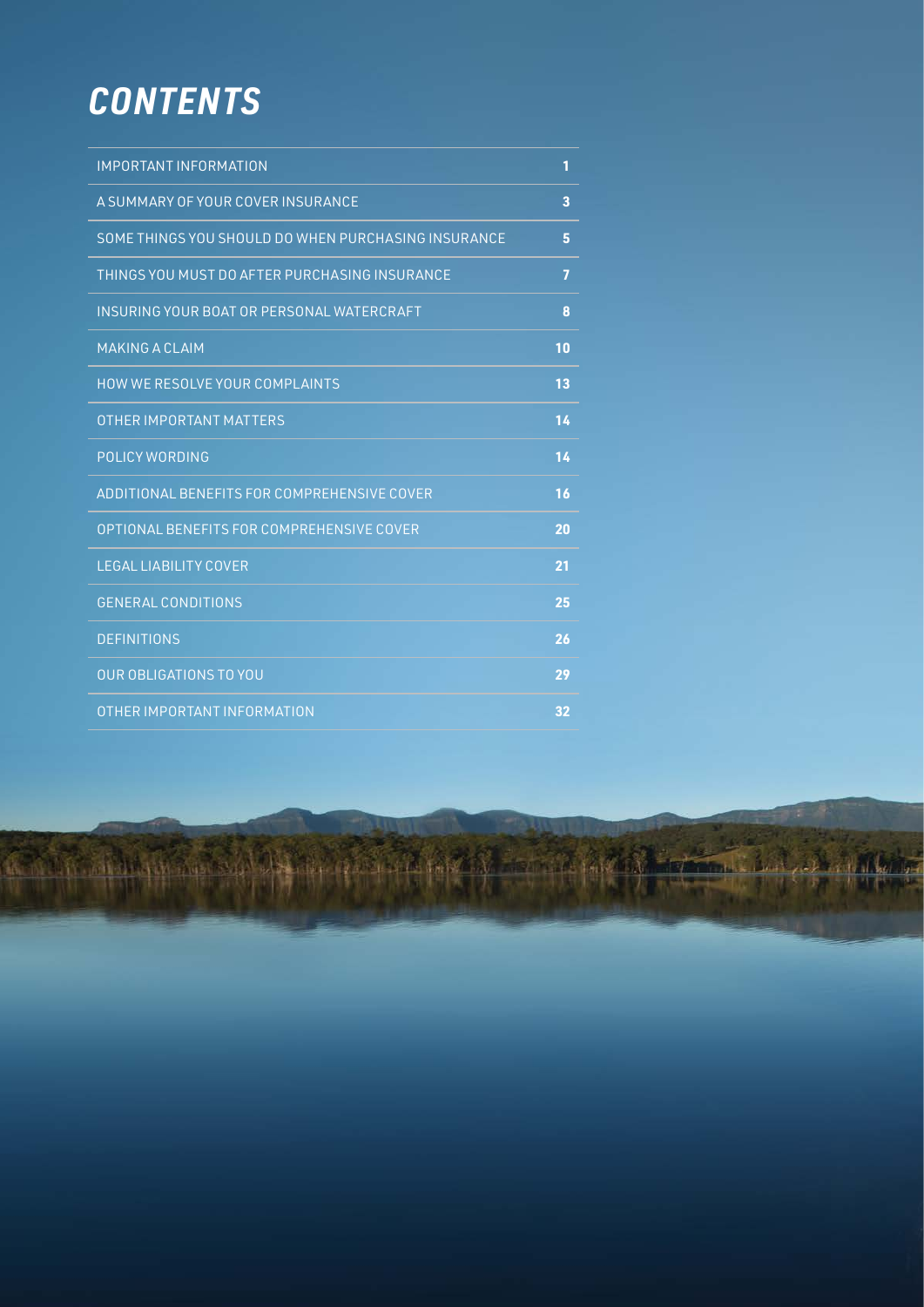### <span id="page-2-0"></span>*IMPORTANT INFORMATION*

In this document, the Insurer, HDI Global Specialty SE – Australia (HDI Global Specialty) ABN 58 129 395 544, Australian financial services licence (AFSL 458776) (The Insurer) acting through their agent, Yamaha Motor Insurance Australia Pty. Ltd. ABN 48 603 882 980 AFSL 497198 (YMI) is referred to as "We", "Us", and "Our".

Throughout this document, words appearing capitalised will have special meanings. These meanings are set out in the Policy section below headed "Definitions".

This Product Disclosure Statement (PDS) and Policy Wording issued by YMI was prepared on 1st of October 2021, and tells You about mi-boat Comprehensive Marine Insurance to help You decide if the cover is right for You and whether to buy Our insurance.

This PDS also contains:

- 1. information about key benefits, risks and costs and significant features of this insurance;
- 2. important information about Your rights and obligations such as the duty of disclosure and cooling off period and complaint procedures.

Any advice provided in this document is general only and does not take into account Your individual circumstances.

It is up to you to choose the cover you need. Because We do not advise You on whether the Policy is specifically appropriate for Your objective, financial situation or needs, You should carefully read it, and any other documentation We send You such as Your Certificate of Insurance to determine if the cover is appropriate for You. Keep them in a safe place for future reference.

Information in this PDS might change. If the change is adverse then we will issue a supplementary PDS or a new PDS at renewal. You can get an up to date paper copy of all updates (whether adverse or not) by contacting us.

#### *ABOUT THE INSURER*

The Insurer of this Policy is HDI Global Specialty SE – Australia (ABN 58 129 395 544, AFS License number 458776) (HDI Global Specialty) with its registered address at Tower 1, Level 33, 100 Barangaroo Avenue, NSW 2000, Australia. The Insurer is regulated by the Australian Prudential Regulation Authority ("APRA").

HDI Global Specialty SE is registered in Germany, with its registered office at -Podbielskistrasse 396, 30659 Hannover, Germany with registration number HRB211924 and authorised by Bundesanstalt für Finanzdienstleistungsaufsicht ("BaFin"). It is authorized to carry on insurance business in Germany under the German Insurance Supervisory Act ("Versicherungsaufsichtsgesetz").

From 1 January 2022, the Insurer is a signatory to the General Insurance Code of Practice (the Code). The Code was developed by the Insurance Council of Australia to further raise standards of practice and service across the insurance industry. The Code Governance Committee (CGC) is an independent body that monitors and enforces insurers' compliance with the Code. For more information on the Code of Practice and Code Governance Committee (CGC) visit insurancecode.org.au.

#### *ABOUT YAMAHA AND THEIR SERVICE*

YMI with its registered address at 489-493 Victoria Street Wetherill Park NSW 2164 has been given a binding authority by the Insurer which allows YMI to enter into this Policy, to administer it and to handle and settle claims made under it within the terms of the binding authority. In doing so YMI acts for the Insurer not You. YMI's AFSL authorises it to provide these services and YMI is providing these services under its own AFSL. Any general advice provided by YMI in relation to this insurance is authorised and provided under its AFSL.

This document may be provided to You by a mi-boat dealer, mi-boat authorised distributor or Australian Motorcycle and Marine Finance Pty. Ltd (AMMF) ABN 85 603 969 875, or YMI. YMI has authorised Your mi-boat dealer to distribute this product. They are not authorised to provide any advice on this insurance. If You have any questions please contact YMI.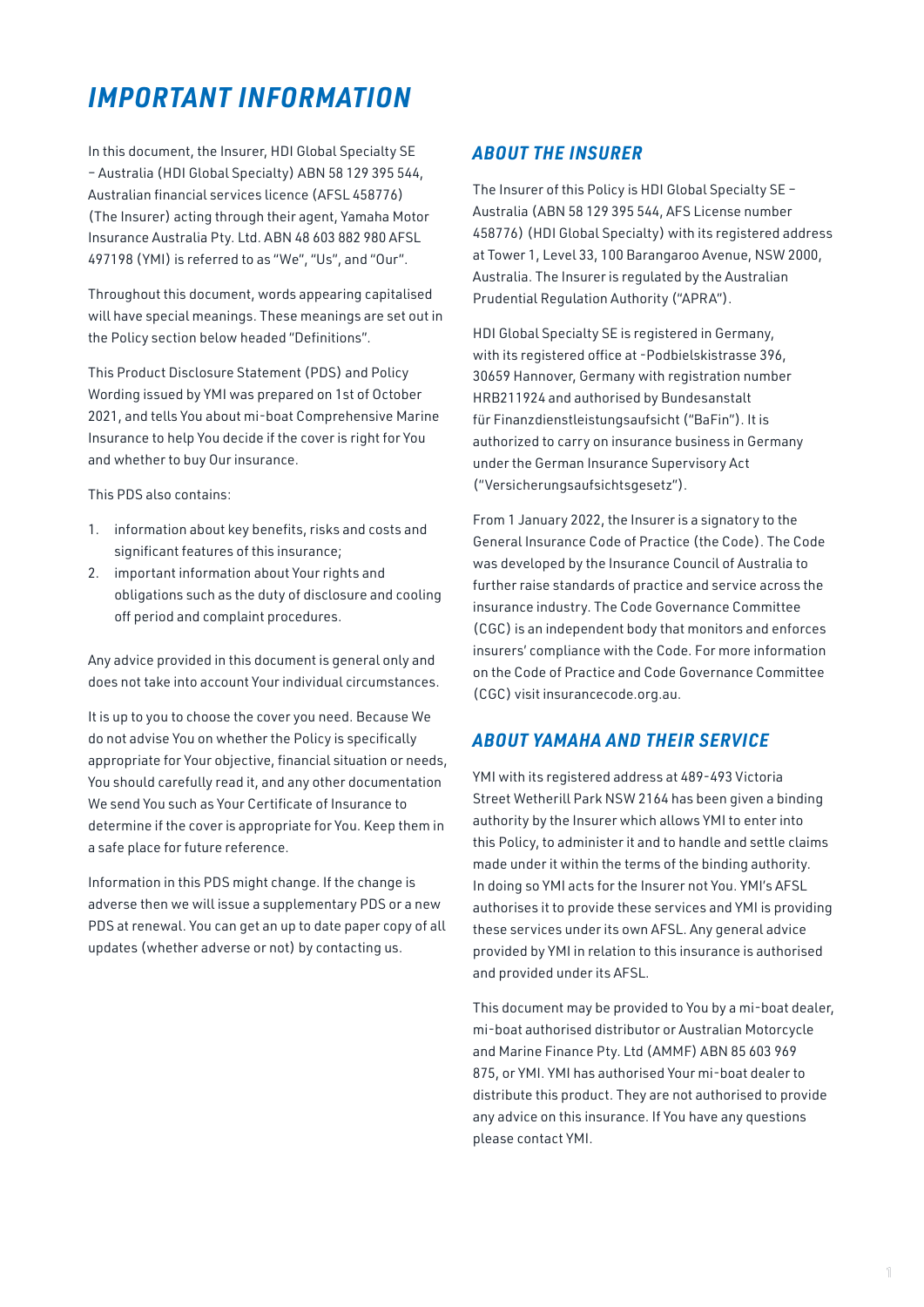#### *UNDERSTANDING YOUR INSURANCE*

So that You understand exactly what Your insurance covers and does not cover, make sure You read the cover sections as well as the limits (including excesses), conditions and exclusions that apply. Certain words have defined meanings, which You need to understand. Also read the exclusions and limitations which apply to certain covers and the general exclusions which apply to all covers. Other limitations, conditions or exclusions may be listed in other documents which make up the Policy.

#### *COOLING OFF PERIOD*

If You change Your mind about Your Policy and You have not made a claim, You can cancel within twenty one (21) days of the start or renewal date and We will give You a full refund of any premiums paid (less any taxes or duties We cannot reasonably recover). If You cancel Your Policy in these circumstances, You will have no cover under the Policy.

To cancel Your Policy within the cooling off period, please contact YMI.

You can also cancel Your Policy outside the cooling-off period, see the 'Cancelling Your policy' section below.

#### *QUALITY GUARANTEED*

If We choose and instruct a repairer to repair Your Boat or Personal Watercraft, We guarantee the quality of those repairs for any defect due to faulty workmanship or faulty material for as long as You are the owner of the Boat or Personal Watercraft, subject to and in accordance with relevant laws.

This guarantee only extends to repairs that have been authorised and managed by Us. In the event of a claim on the guarantee, We would need to confirm that the fault resulted from the repairs that We authorised and not from another cause. For entitlement to any repairs under this guarantee, You must first allow Us to inspect the Boat or Personal Watercraft and arrange for additional repairs that We agree with You are necessary.

We will not pay for any additional repairs We don't authorise. We are also unable to offer the guarantee where You have chosen the repairer and We have paid You the reasonable cost of repairs.

### *SERVICE*

We are here to answer any questions You have about Your insurance. If You have any questions about this mi-boat Marine Insurance or would like to update or change Your insurance, or make a claim, please:

- call Our customer service team on: 1300 780 446
- email marinecustomerservice@mi-boat.com.au
- write to Us at Locked Bag 79, Wetherill Park NSW 2164
- visit www.mi-boat.com.au



*FOR CLAIMS CALL: 1300 780 446*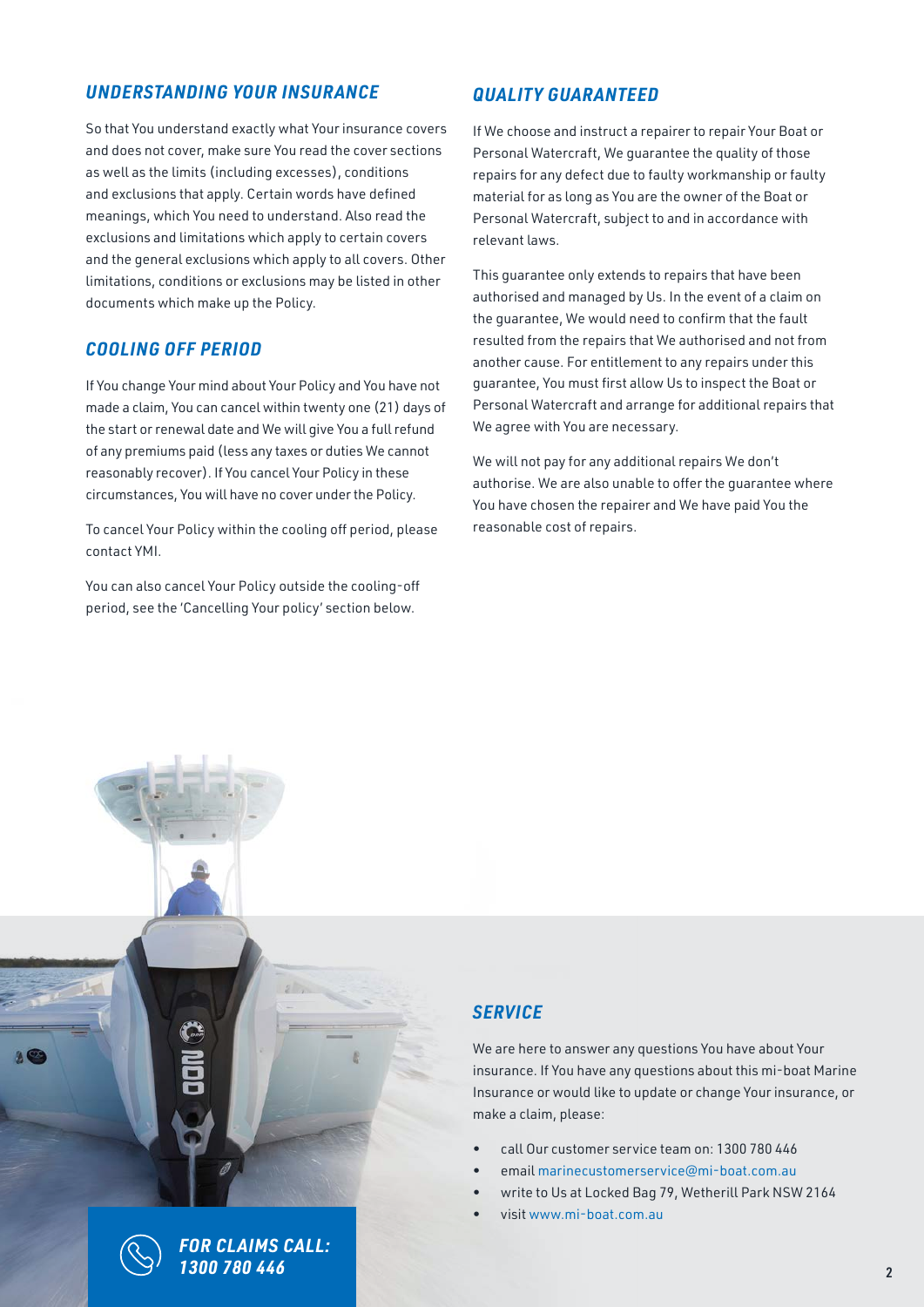### *A SUMMARY OF YOUR COVER INSURANCE*

Please note that this is a limited summary of the available covers only and is not a full description.

Each cover outlined below is subject to terms, conditions, exclusions and limitations that may not be listed in this document. Accordingly, You should read the cover sections and the Policy to properly understand the cover provided.

You need to ensure that the cover You choose is suitable for Your needs and that the level of cover provided is adequate.

#### There is only one Cover option available for mi-boat

• Comprehensive Cover – This includes cover for Accidental Loss or Damage to Your Boat or Personal Watercraft, the Legal Liability arising from the use of Your Boat or Personal Watercraft and personal accident cover;

#### *YOUR BOAT OR PERSONAL WATERCRAFT IS COMPRISED OF THE:*

- Hull;
- Motors (including fuel tanks);
- Trailer; and
- Equipment and Accessories.

Your Boat or Personal Watercraft includes any replacement Boat or Personal Watercraft. Modifications to Your Boat or Personal Watercraft modifications are excluded unless We have agreed to them. If We have agreed to cover these modifications they will be shown on Your Certificate of Insurance under Boat or Personal Watercraft Modifications. No cover is provided for contents but limited cover is provided for Personal Effects, under the additional benefits section of the Policy.

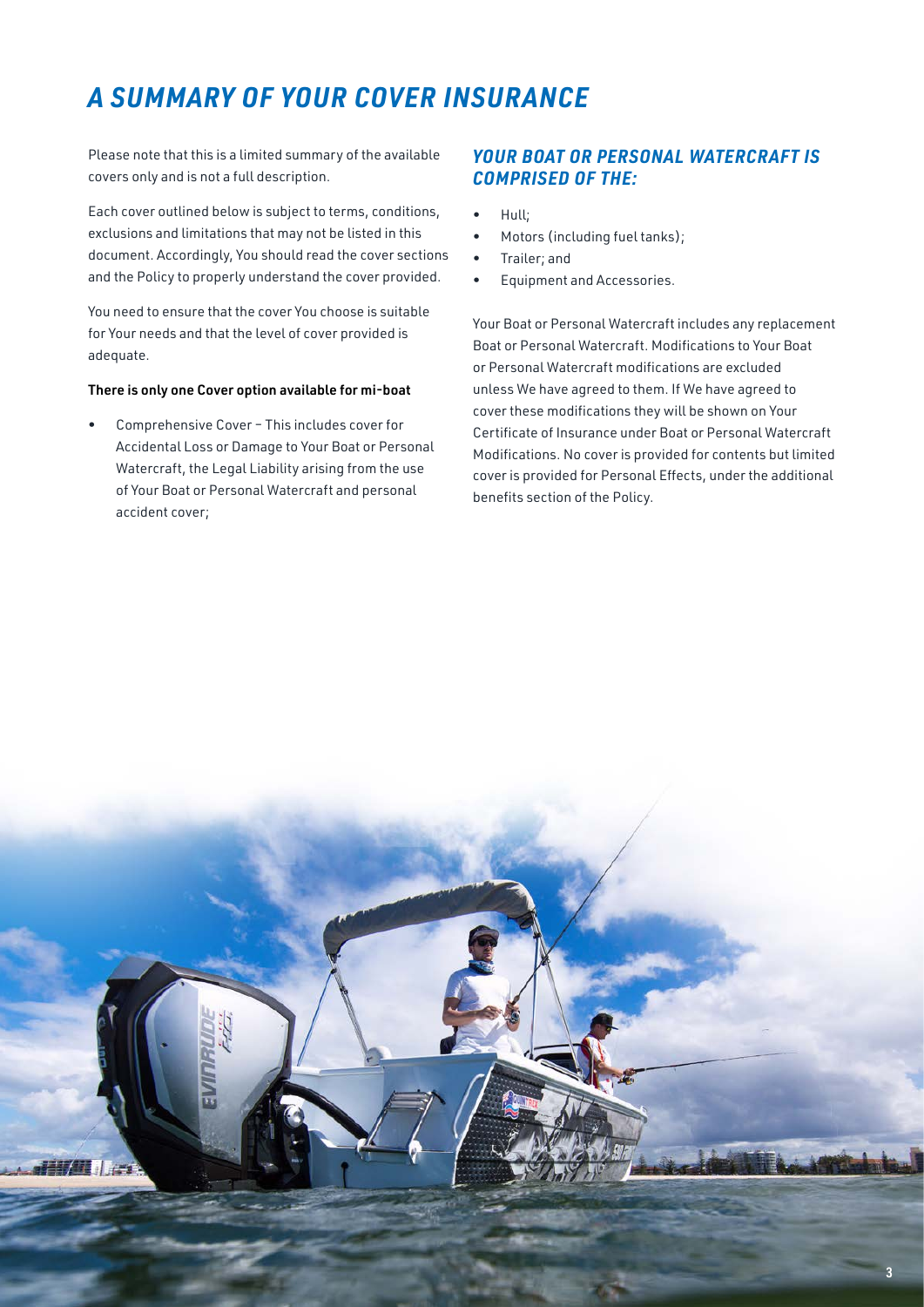#### *INSURING YOUR BOAT OR PERSONAL WATERCRAFT*

You are responsible for deciding the value of Your Boat or Personal Watercraft for this insurance Policy. If You are having difficulties working out the values, please seek the advice of, or a valuation from a professional Boat or Personal Watercraft dealer.

#### *SIGNIFICANT RISKS*

If You have insured Your Boat or Personal Watercraft for an Agreed Value, You should review the Agreed Value at the time of each renewal of Your Policy to ensure this remains adequate.

#### AGREED VALUE

Agreed Value: Boats or Personal Watercraft up to two (2) years from date of first registration

We agree to insure Your Boat or Personal Watercraft which you have Purchased new from a professional dealership primarily involved in the sale of personal watercraft or boats and You are the first registered owner of the Boat or Personal Watercraft, We agree to insure Your vessel for the purchase price paid for two (2) calendar years from the date of purchase by You.

The purchase price will be shown as the Agreed Value on Your Certificate of Insurance. The purchase price, date of purchase and the date of first registration must be advised to Us at the time of entering into the Policy.

At the end of the two (2) calendar years from the date You purchased Your Boat or Personal Watercraft the Policy will automatically convert to operate on a Market Value basis.

You can contact Us and request that cover be amended to an Agreed Value in which case You must provide Us with details of Your requested Agreed Value. If We are not able to agree on an Agreed Value with You, the Policy will be issued on a Market Value basis.

#### MARKET VALUE

If We are not able to agree on a specified Agreed Value Sum Insured with You, We will insure Your Boat or Personal Watercraft on a Market Value basis. We will then pay up to the Market Value (i.e. the cost to replace Your Boat or Personal Watercraft with a similar item of the same age and condition) of the Boat or Personal Watercraft assessed at the time of the event giving rise to the Loss, or the Sum Insured shown on Your Certificate of Insurance, whichever is the lesser.

#### ADDITIONAL BENEFITS

Under this Comprehensive Cover You are also automatically entitled to various Additional Benefits such as cover for:

- Personal Effects:
- Water Sports Equipment;
- Emergency Assistance for Your Boat or Personal Watercraft;
- Salvage Charges;
- Personal Accident cover;
- Lost Keys.

You may also be able to extend Your Comprehensive Boat or Personal Watercraft Cover to include the following Optional Benefits (an additional premium may apply):

Lay-up cover

#### *LEGAL LIABILITY COVER*

For Legal Liability Cover, We cover You for Your Legal Liability for injury to other people or Damage to their property when using Your Boat or Personal Watercraft (or in certain circumstances a substitute Personal Watercraft). Exclusions apply.

Legal Liability cover includes cover for Accidental discharge, release or escape of fuel or lubricant clean-up costs, and Legal Liability cover for Waterskiing and/or Aquaplaning activities when using Your Boat or Personal **Watercraft**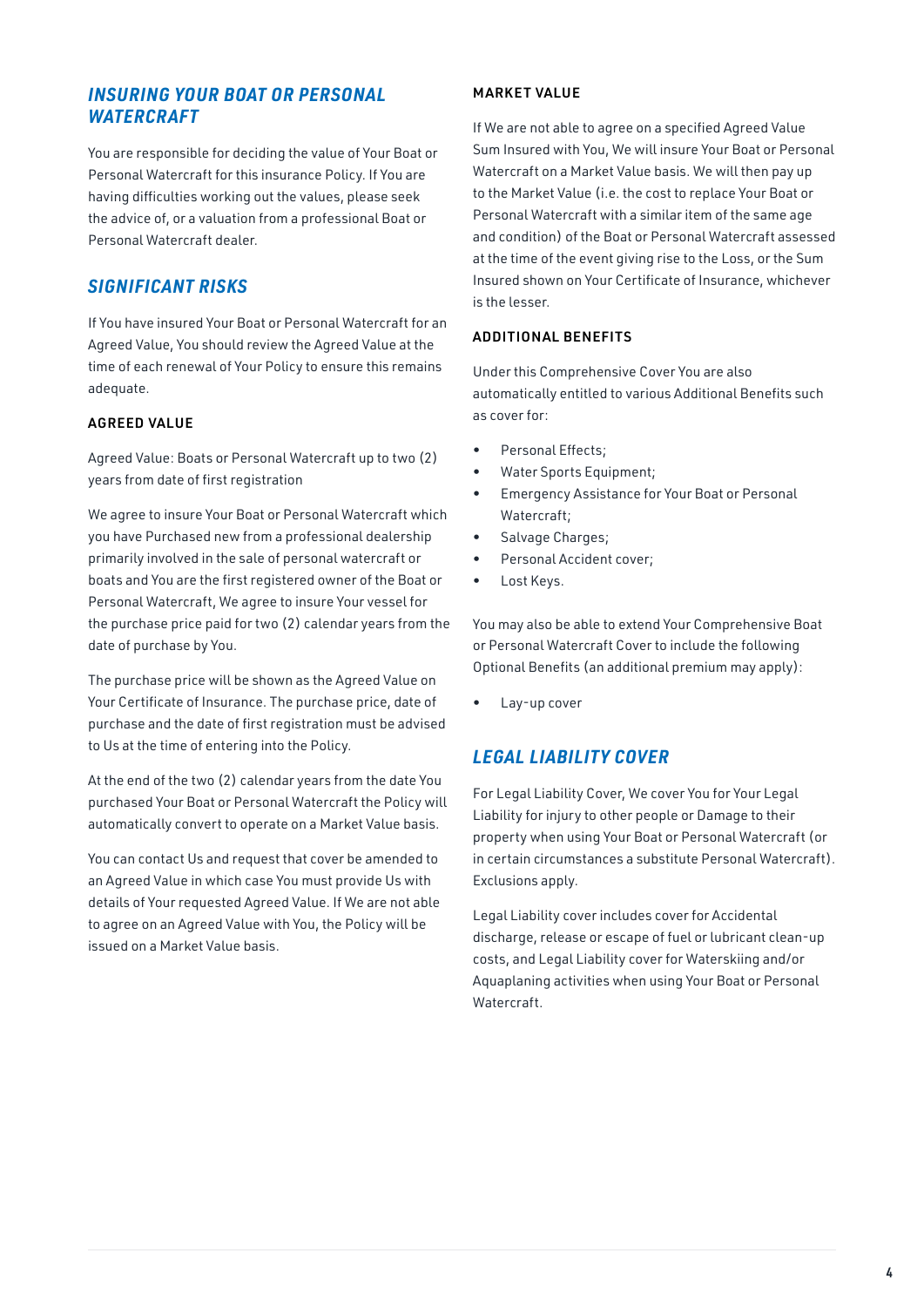### *SOME THINGS YOU SHOULD DO WHEN PURCHASING INSURANCE*

#### *APPLYING FOR COVER*

When You apply for this insurance, You will need to answer questions that We ask You. We will use and rely on the information supplied by You to decide the terms of cover We will provide to You.

Your Certificate of Insurance will contain important information relevant to Your insurance including the Period of Insurance. This includes Your premium, details of Your Boat or Personal Watercraft, the Excess(es) that will apply to You and whether any standard terms have been varied by way of endorsement.

Where We agree to enter into a Policy with You, Your Policy with Us is made up of:

- this PDS and Policy Wording;
- Your Certificate of Insurance; and
- any other document We tell You forms part of the terms and conditions of Your cover, including any endorsements or supplementary PDS issued by Us.

You need to keep these documents in a safe place together with receipts and other evidence of ownership and value of items You insure with Us.

Before expiry We will send You a renewal notice which tells You whether We will renew Your insurance and on what terms. The renewal notice will tell You what is required.

#### *DETERMINING YOUR PREMIUM*

When You buy Your insurance, We tell You the premium You must pay and show it on Your Certificate of Insurance.

To determine Your premium, We consider factors such as:

- the cover You want;
- the Boat or Personal Watercraft You want to insure, including the make and model of the insured Boat or Personal Watercraft;
- the place where the Boat or Personal Watercraft is usually located;
- the age of the insured person and any drivers You have told Us about;
- Optional cover You request:
- the limits and Excess(es) that will apply;
- previous claims history of the insured person and any drivers You have told Us about; and
- whether You are paying by instalments or not.

Your Premium also includes an administration fee and any relevant compulsory government charges, taxes or levies (e.g. Stamp Duty and GST) for Your insurance. We show these on Your Certificate of Insurance.

We will reward You with a no claim bonus discount on Your premium when You buy the Policy if You have not experienced a recent Boat or Personal Watercraft insurance related claim. We tell You what Your discount is when You apply for the Policy. Your premium is based on Our current rates and We then apply any no claim bonus discounts You may be entitled to. You will be entitled to Our maximum no claim bonus discount (outlined in the below table) if You have not experienced any Boat or Personal Watercraft insurance related claims in the past five (5) years.

Our no claim bonus discount works as follows:

| No Claim Bonus Discount Levels               | Discount         |
|----------------------------------------------|------------------|
| 0 claims in the past five (5) years          | 30%              |
| 1 claim or less in the past two (2) years    | 20%              |
| 2 claims or less in the past three (3) years | 10%              |
| All other cases                              | $\Omega_{\rm o}$ |

The level of discount will be adjusted upon renewal of Your Policy depending on whether any claims are lodged during the previous Period of Insurance and this may either:

- increase Your discount if You have not made a claim (up to the next level or Our maximum no claim bonus discount, whichever applies); or
- decrease Your discount (if You have made a claim); or
- remain the same.

If You hold the Policy with Us for three (3) consecutive years and make no claims, We guarantee to apply Our maximum no claim bonus discount the fourth (4th) year of Insurance.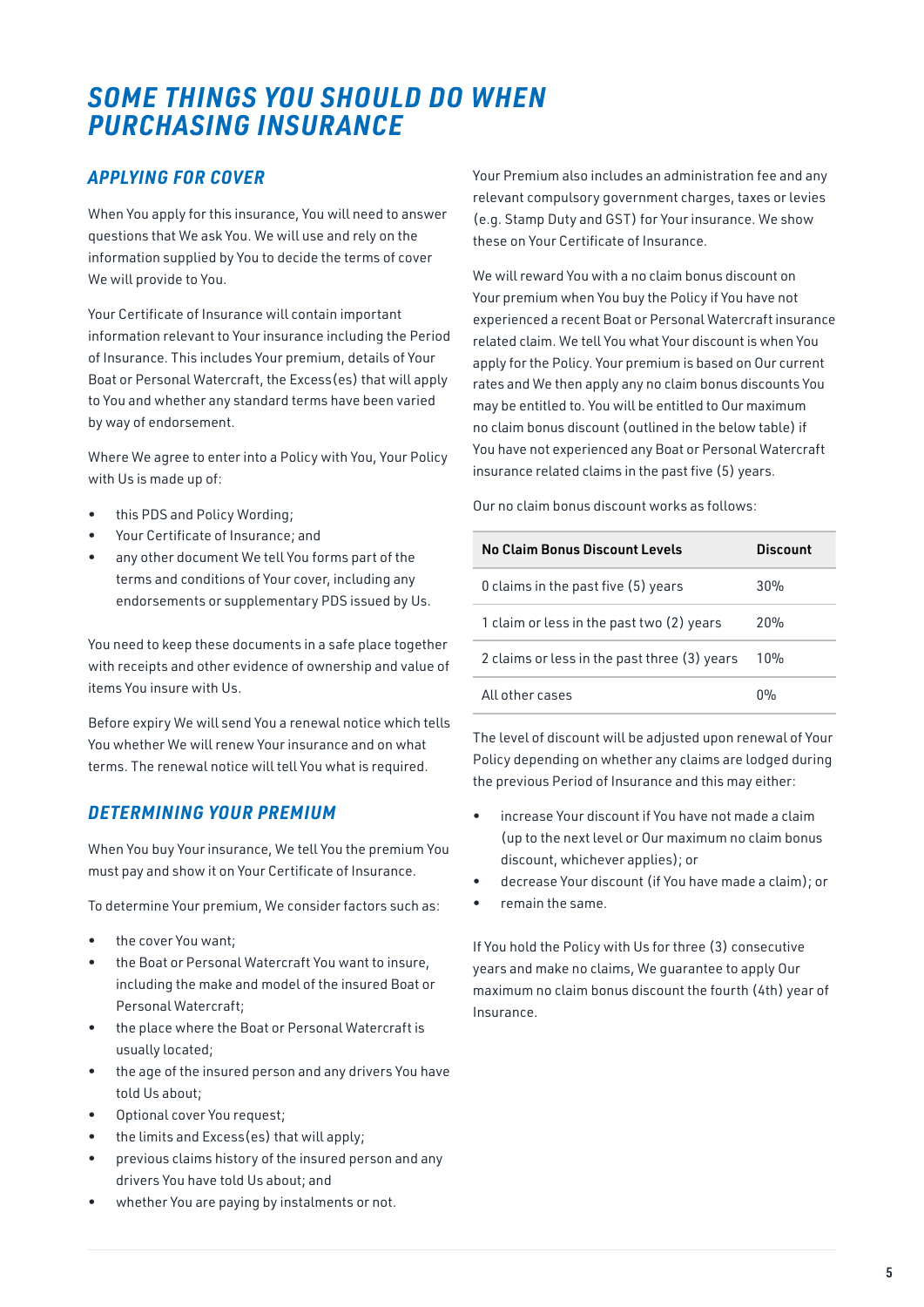A minimum premium applies for this insurance irrespective of any discount that applies. The amount of premium We charge after taking into account Your no claim bonus (if any) will not be less than this amount. If Your premium is payable in instalments, this may increase the amount of premium that You must pay. If the premium is payable in instalments, You must continue to pay the instalments to maintain cover. If You pay by seven (7)or more instalments each year and You fail to pay an instalment on time then, if the instalment remains unpaid for at least fourteen (14) days, We will refuse to pay any claim that arises after the unpaid instalment was due.

You are responsible for ensuring that Your premiums are paid or Your cover could be put at risk. Please call Us if You are ever unsure about Your premiums.

If You have a claim, any excess payable by You will be shown on Your Certificate of Insurance.

#### *YOUR DUTY TO TAKE REASONABLE CARE NOT TO MAKE A MISREPRESENTATION*

Before You enter into an insurance contract, You have a duty of disclosure under the Insurance Contracts Act 1984. You have a duty to take reasonable care not to make a misrepresentation when entering into, varying, extending or renewing the Policy.

This means that it is essential that You respond to specific questions that We ask honestly and to the best of your knowledge, including where We ask You to confirm or update information that You have previously given to Us when entering into, varying, extending or renewing the Policy.

To assist You with providing Us with honest and accurate responses to any questions We ask of You, We have endeavoured to ensure that any question We ask are clear and easy to understand. Further, where possible, We have also included examples of the types of responses We are looking for when asking a particular question.

If You are unclear of any particular question or would like us to explain it to you, please get in touch with us and we will explain this to you.

In determining whether You have fulfilled this duty to take reasonable care not to make a misrepresentation to Us, We will consider all of the relevant circumstances of a particular case.

If You do not respond honestly and accurately to specific questions that We ask, We may (acting reasonably) cancel Your contract or reduce the amount We will pay You if You make a claim, or both. It is therefore vital that you be honest and specific in Your responses.

If Your failure to tell Us is fraudulent, We will refuse to pay a claim and treat the Policy as if it never existed (this does not mean that We will refund any premiums that You have already paid).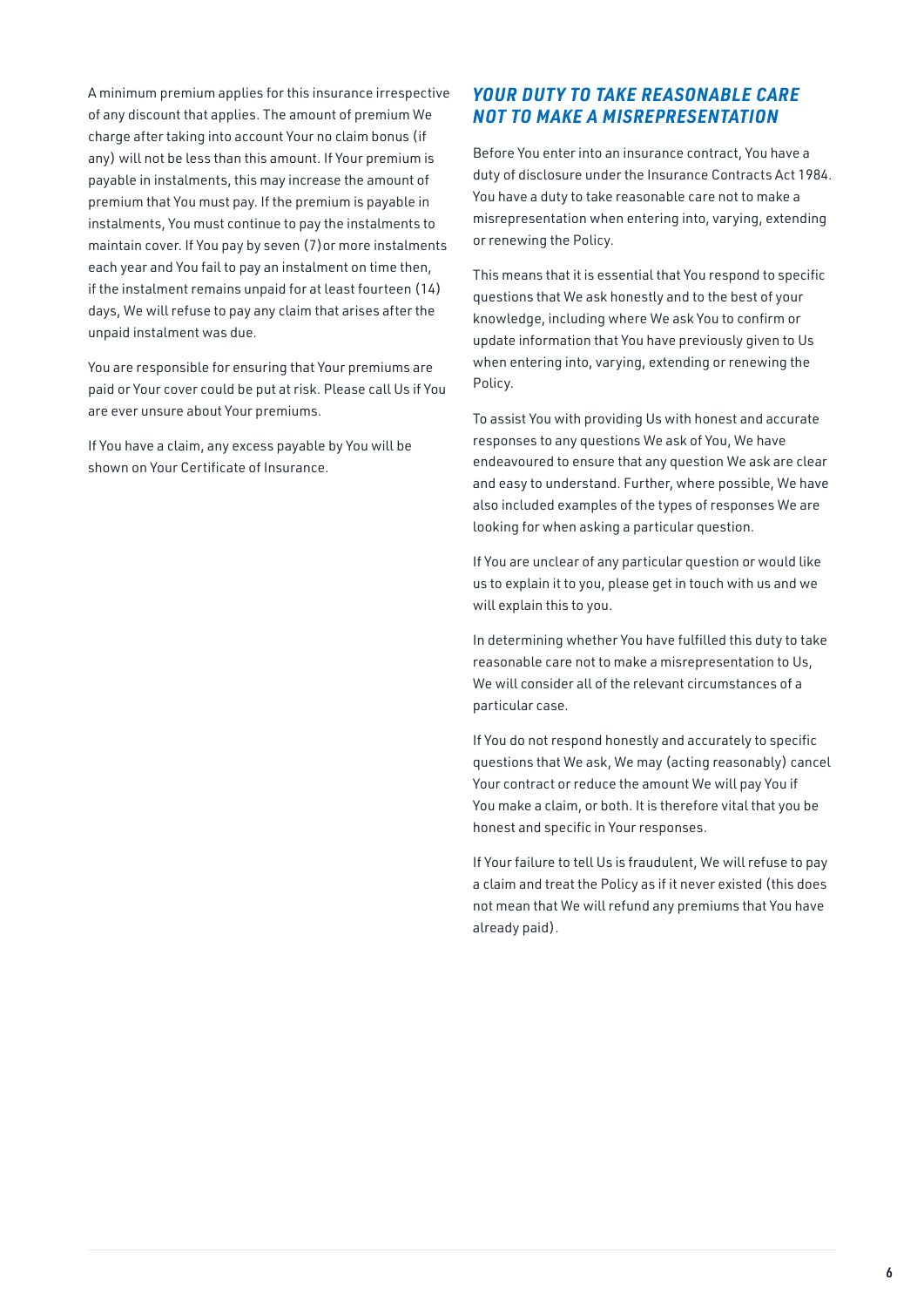### *THINGS YOU MUST DO AFTER PURCHASING INSURANCE*

#### *KEEP INSURED PROPERTY IN GOOD CONDITION AND REPAIR AND ALWAYS PROTECTED*

You must maintain Your Boat or Personal Watercraft, Trailer, Equipment and Accessories in a good state of repair and condition. Any Loss or Damage caused by poor maintenance is not covered under the Policy. You must also make reasonable efforts to protect Your Boat or Personal Watercraft, Trailer, Equipment and Accessories from any Loss or Damage. If You make a claim and knew about something that could cause Loss or Damage to Your property and You did not make reasonable efforts to avoid it before the Loss or Damage occurred, then We may, acting reasonably, reduce or refuse to pay a claim. If You do suffer Loss or Damage to Your Boat or Personal Watercraft, Trailer, Equipment and Accessories You must also make reasonable efforts to prevent any further Loss or Damage.

#### *CHECK THE FOLLOWING PRIOR TO GIVING ANY PERSON PERMISSION TO USE YOUR BOAT OR PERSONAL WATERCRAFT:*

- Do they have the correct licenses to operate the Boat or Personal Watercraft
- Is their license invalid/ suspended or cancelled?

If any of these restrictions or conditions exist You must not give permission for that person to use Your Boat or Personal Watercraft or We may (acting reasonably) refuse to pay a claim that arises out of that person's use of Your Boat or Personal Watercraft.

#### *CHANGES TO YOUR CIRCUMSTANCES*

You must immediately tell Us about any changes to the information You gave Us when You took out or last changed Your Policy, including but not limited to changes to Your Boat or Personal Watercraft, the address where the Your Boat or Personal Watercraft is kept, the people covered by Your Policy and anything else that may affect Your Policy or Our decision to accept the risk.

If You don't tell Us, We may reduce or refuse to pay a claim. When You tell Us about a change or request a change to Your Policy, We will assess the change to the risk in accordance with Our underwriting rules and processes. If You request any change to cover (for example, You choose to add a cover option) and We agree to the change, We will issue a new Certificate of Insurance and ask You for any additional premium.

If an additional premium is required, the change to Your cover will only become effective when:

- if You are paying in instalments by direct debit, any remaining instalments have been adjusted to reflect the additional premium, or
- You have paid the additional premium by the due date We give to You. If You don't pay the additional premium by the due date then We will make reasonable efforts to contact You using the most recent contact details You provided to Us. If We don't receive payment of the additional premium owed, the change will not be effective and We will confirm this by issuing a replacement Certificate of Insurance. If You request any change to cover and We don't agree to the change, then We will let You know and the Policy will continue unchanged.

#### *MEETING YOUR OTHER OBLIGATIONS*

You will need to meet other conditions of the Policy, such as claims conditions, or We may reduce or refuse to pay a claim and/or cancel the Policy to the extent permitted by law.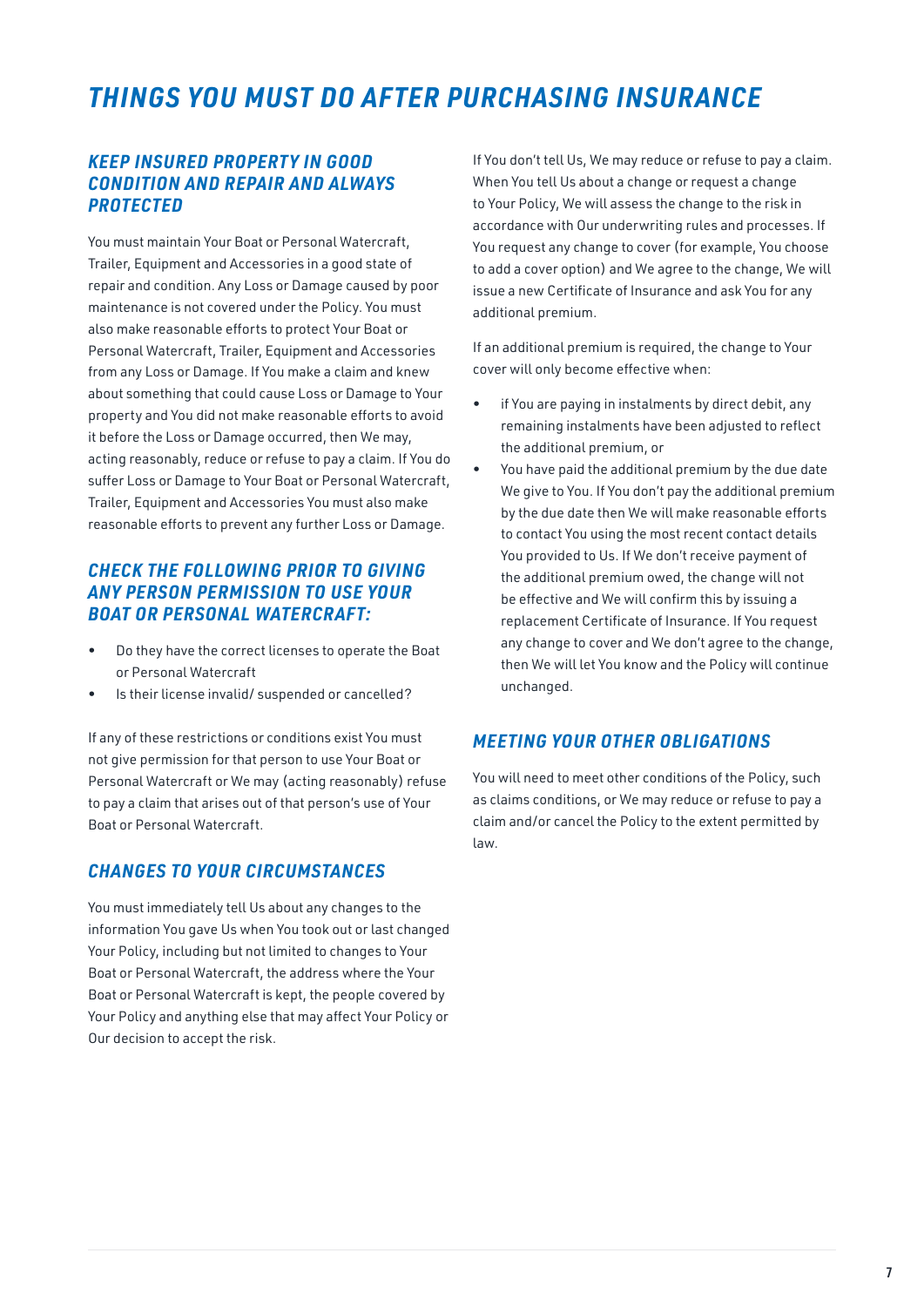### *INSURING YOUR BOAT OR PERSONAL WATERCRAFT*

For the purpose of the Policy Your Boat or Personal Watercraft means the Boat or Personal Watercraft showing on Your Certificate of Insurance, including all standard fitted Accessories (that have been noted on Your policy).

#### *WHAT IS AN EXCESS?*

An Excess is an amount or amounts You must contribute or pay for each claim accepted by Us under the Policy. The Excess(es) applicable to Your cover will be shown on Your Certificate of Insurance. There is a Basic Excess which applies to all claims under the Policy. There may be an additional age Excess and nominated rider Excess(es), that if applicable, must be paid in addition to the Basic Excess.

#### *AGE/EXPERIENCE EXCESS*

An additional Excess of \$500 will apply in addition to the basic Excess noted on Your Certificate of Insurance for any claim for Loss or Damage caused to, or by, Your Personal Watercraft whilst it is being operated by any person:

- who is 25 years of age or younger, or;
- who has held an approved licence or licence endorsement issued by the respective State or Territory for the use of Personal Watercraft for less than two (2) years.

This additional Excess does not apply to theft or water inflow claims.

#### *SPECIFIC EXCESS DETAILS*

There is however some Excesses which may apply irrespective of whether they are reflected on the Certificate of Insurance as listed below:

- A \$2,000 Excess will be applied to any claim for theft when You store Your Personal Watercraft within a complex that has shared parking arrangements and there are no signs of visible and forcible removal of Your Personal Watercraft.
- A \$1,000 Excess will be applied to any claim for theft where there is no physical evidence of violent and forcible removal of Your Personal Watercraft.
- the Excess noted on the Certificate of Insurance will be applied to any claim for Loss or Damage to Your Personal Watercraft's Motor caused by water inflow where the Hull has had an Impact With a Solid Object that has caused a break in the Hull.
- A \$5,000 Excess will be applied to any claim for Loss or Damage to Your Personal Watercraft's Motor caused by water inflow where there has been no Impact With a Solid Object and no break in the Hull.
- A \$5,000 Excess applies if Your Personal Watercraft is uneconomical to repair due to water inflow Damage and Your Personal Watercraft is declared a Total Loss. The Personal Watercraft's seat detaching from the Hull is not considered a "break in the Hull" for applying some of these Excesses.

#### *NIL EXCESS*

No Excess is payable for claims relating to:

- death or bodily injury under the Personal Accident and or legal liability cover provided by the Policy;
- Loss or Damage to Your Boat or Personal Watercraft which is caused by a third party providing You can identify the third party at fault and provide their name, address, phone number and insurance company details.
- theft if Your Boat or Personal Watercraft was fitted with an Australian supplied and monitored Microdot Identification system or GPS/GSM Tracking device and there is evidence of violent and forcible removal of Your Boat or Personal Watercraft.
- lost keys; or
- emergency assistance.

#### *OTHER PARTY'S INTERESTS*

We only cover Your interest in the insured property, unless We specifically include cover for the interest of another party. You must tell Us of the interests of all parties (e.g. other owners) who want their interests to be covered by the Policy. We will cover their interests only if You have told Us about them and We have noted them on Your Certificate of Insurance.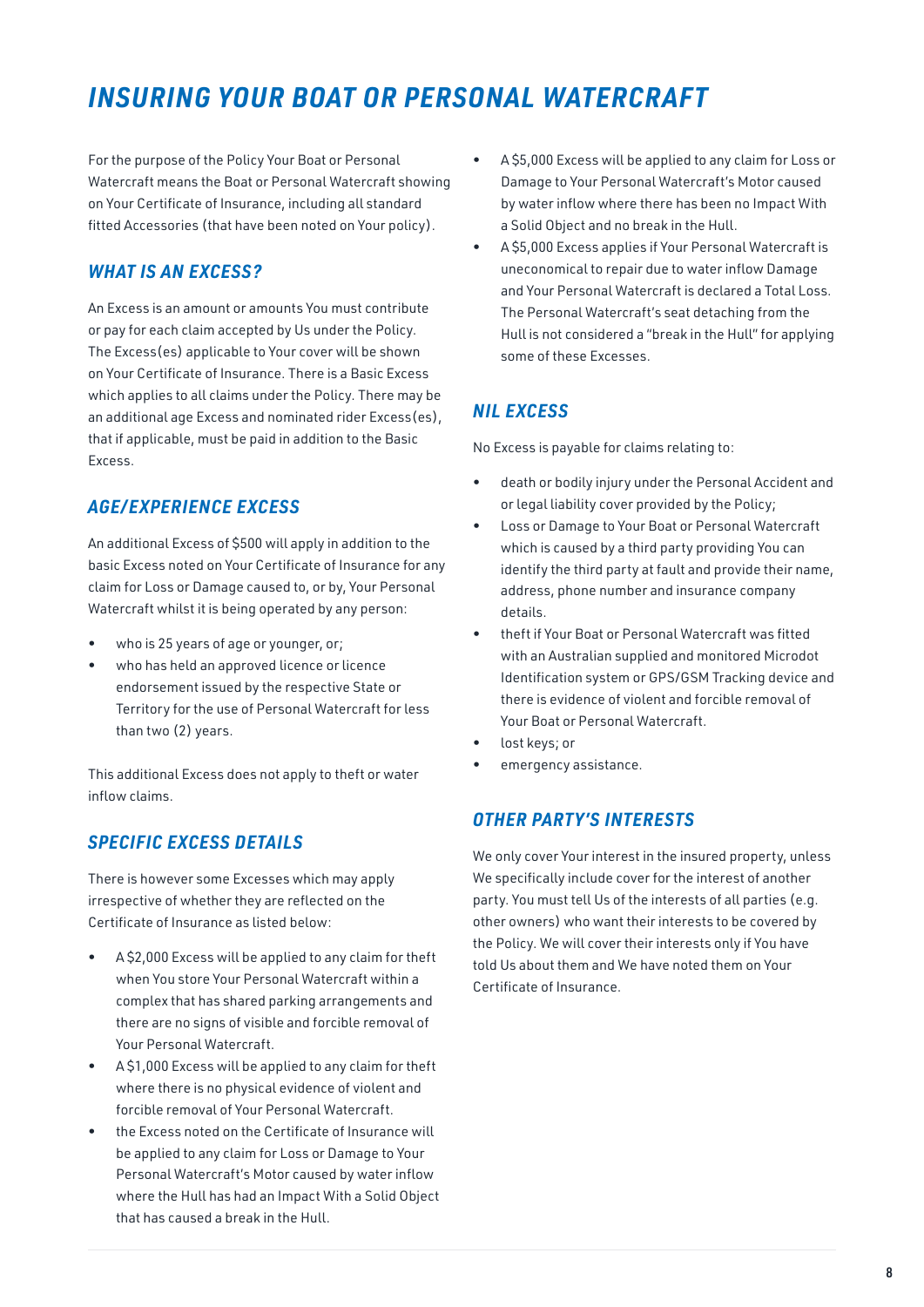#### **GOODS AND SERVICES TAX (GST) AND YOUR** *INSURANCE (GST REGISTERED POLICY HOLDERS ONLY)*

Information You must give to Us If You are registered, or required to be registered, for Goods and Services Tax ("GST") purposes You must provide Us in writing with Your Australian Business Number ("ABN") when requested. You must also advise Us in writing what Your Input Tax Credit ("ITC") entitlement is for the insurance premium either:

- 1. on or before entry into, renewal or variation of this policy; or
- 2. if permitted under the GST Law, at any other time at or before You first notify Us of a claim under this policy. If You have told Us Your ITC entitlement under (i) above and Your ITC entitlement later alters, You must tell Us promptly in writing about that alteration. If You are registered and You cease to be registered for GST purposes You must tell Us immediately in writing.

#### *GST AND CLAIMS*

Any claim payments made under this Policy will be based on GST inclusive costs, up to the relevant Sum Insured or maximum amount that We pay.

However, if You are or would be entitled to claim any ITC for the repair or replacement of the insured property or for other things covered, We will reduce any claim under the Policy by the amount of such ITC. You must advise Us of Your correct ITC percentage where You are registered for GST. You are liable to Us for any GST liability We incur arising from Your incorrect advice or inaction except where the liability arises from Our mistake, fraud, negligence or willful misconduct.

#### *IF YOU HAVE BORROWED MONEY TO BUY YOUR BOAT OR PERSONAL WATERCRAFT*

If a credit provider is shown as having an interest in Your Boat or Personal Watercraft on Your Certificate of Insurance and, We agree to settle a claim on a cash basis, We have the option of making this payment to the credit provider in full or part settlement of Your claim.

In this situation We will pay the credit provider the amount We agree to settle the claim, up to the amount outstanding under Your Finance Contract (as advised by Your credit provider) and if applicable, pay You the remaining balance. Where any Boat or Personal Watercraft is subject to Finance Contract and such interest is noted on the Certificate of Insurance, payment in respect of any loss or damage covered under this Policy will be made to such Interested Party whose receipt will discharge Us completely in relation to the loss or damage.

You must take the necessary steps which We require to remove any security interest in Your Boat or Personal Watercraft after Your Finance Contract has been discharged.

#### *REINSTATEMENT OF SUM INSURED FOR CERTAIN CLAIMS*

Following Our payment of a claim for Your Boat or Personal Watercraft that is not a Total Loss, or the repair of an item, the relevant Agreed Value or Market Value for Your Boat or Personal Watercraft or item will be automatically reinstated to the same amount shown in the Certificate of Insurance unless We tell You otherwise in writing.

#### *IF YOUR BOAT OR PERSONAL WATERCRAFT IS A TOTAL LOSS*

If there has been a Total Loss payout made by Us, Your Boat or Personal Watercraft will become Our property and We will keep the proceeds of any salvage.

If We agree to pay Your claim for a Total Loss, We will pay You the Agreed Value or Market Value shown on Your Certificate of Insurance, minus any Excess or unpaid premiums that may apply. Once We have done this, then the Policy will come to an end and You will no longer have any cover. This means You will not be entitled to make any further claim under this Policy and:

- where the premium has been paid in full for the Period of Insurance there will be no refund of any premium; or
- where the premium is paid by instalments, We are entitled to deduct from any claim paid or payable, the balance of the unpaid premium or instalments of premium.

The total premium is payable and non-refundable because You have received the benefits associated with a Total Loss claim under the Policy.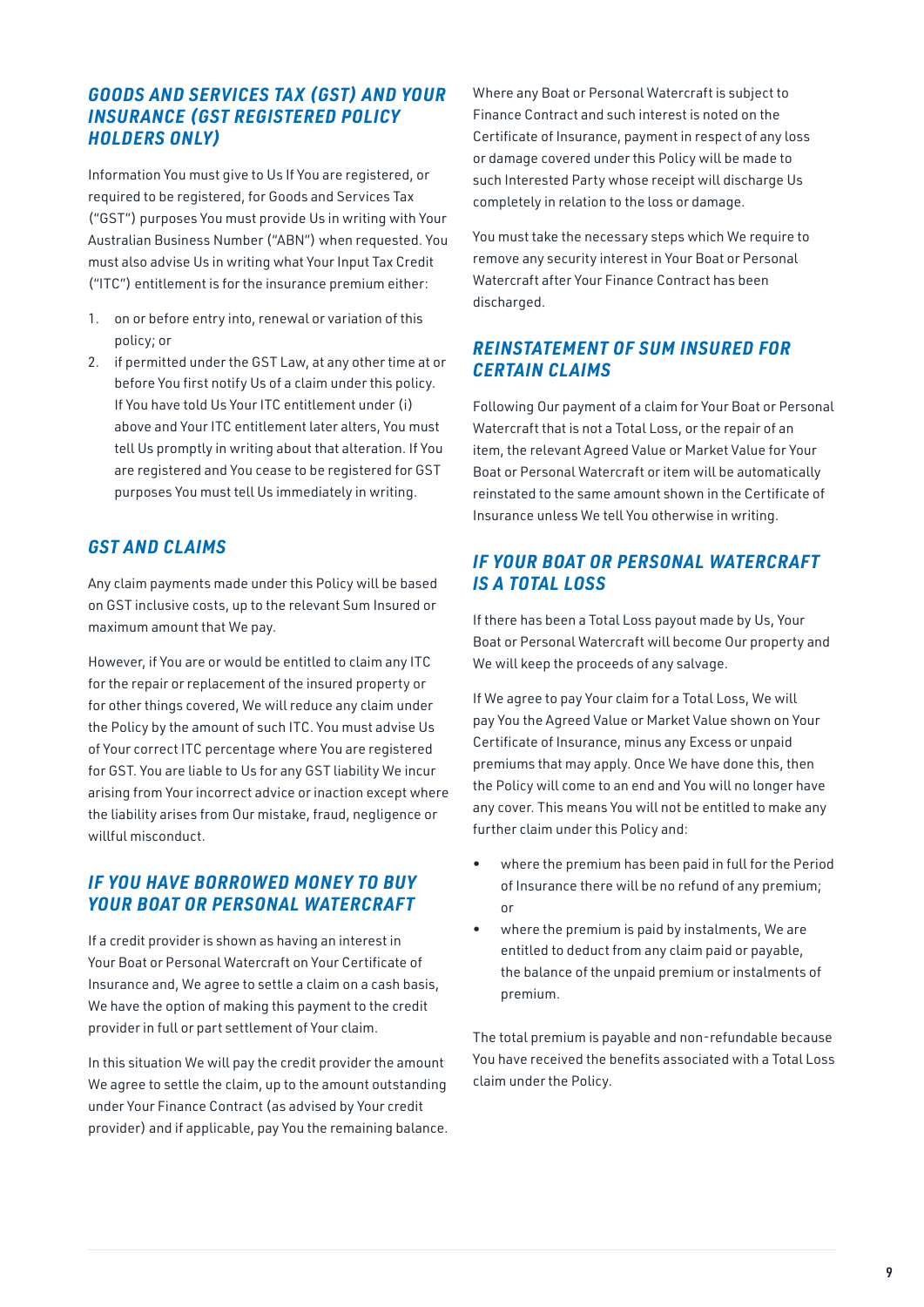### *MAKING A CLAIM*

#### *WHAT HAPPENS IF YOU NEED TO MAKE A CLAIM?*

In the event of a claim, You must provide adequate proof of value, proof of purchase and/or ownership of any insured property for which You make a claim.

#### Notify Us of all Incidents within thirty (30) calendar days

You must notify Us of any Incidents involving the Boat or Personal Watercraft within thirty (30) calendar days of becoming aware of the Incident/s. The details that must be provided include: the location, date and time of the Incident; the particulars (name, address, phone number, license number, insurance company) of any Third Party that was involved in the Incident; and a description of the circumstances surrounding the Incident. These requirements apply whether You intend to claim or not. Failure to do so may prejudice You in lodging a claim or may prejudice Us in defending a claim against You from a Third Party.

If an Incident occurs the following list will help You ensure that You have done everything You need to do, so that Your claim can be assessed quickly.

#### First You should:

- take all reasonable steps to secure Your Boat or Personal Watercraft to prevent further loss, damage or liability;
- report the Incident to the police or other relevant authority (We may need the police report number to process Your claim or Our recovery action if there is a third party who is liable for Your loss);
- tell the police if the Incident involves Theft, attempted Theft, Malicious Acts, injury or impact; and
- call Us as soon as possible on 1300 652 936 or email Us: [claims@ymia.com.au](mailto:claims@ymia.com.au)

#### You must never, without Our prior written consent:

- admit quilt, fault or liability (except where required by law);
- offer or negotiate to pay a claim;
- approve any repairs or arrange replacements (other than emergency repairs necessary to minimise or prevent further loss or damage);
- incur any costs or expenses without Our written consent, in respect of any right or claim which may be the subject of a claim by You against Us under this Policy; and/or
- dispose of any damaged property.

#### We will also require You to:

- supply Us with all relevant information We reasonably require to settle or defend the claim;
- provide Us with the proof that We require regarding lost or damaged items;
- help Us manage the claim, which may include Us
- inspecting Your Motorcycle or asking You questions, or You providing written statements to Us under oath;
- keep items that have been damaged and allow Us to inspect them or assess repair costs;
- allow Us to take possession of damaged property that is the subject of a claim;
- send Us any communication You receive relating to the claim (including telling Us of pending court proceedings or offers of settlement);
- help Us as We work to negotiate, defend or settle any claim made under the Policy and to exercise for Our benefit Your legal right of recovery against any other party;
- tell Us about any other insurance that may be relevant to the claim.



*FOR CLAIMS CALL: 1300 780 446*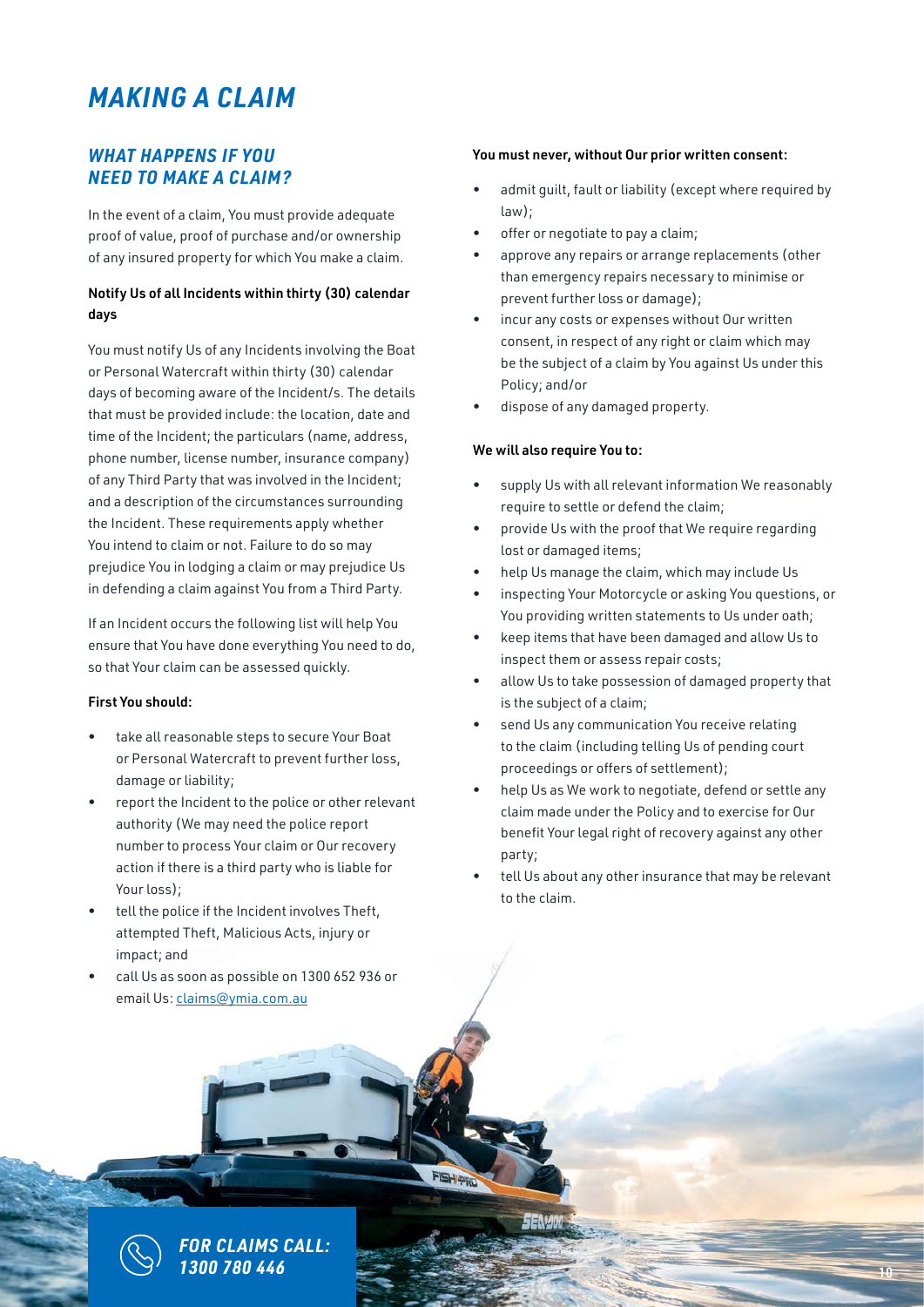#### *COSTS OF DISMANTLING, DIAGNOSIS AND REASSEMBLY*

If You make a claim for loss or damage to Your Boat or Personal Watercraft, We may (acting reasonably) require You to dismantle it or authorise Us to dismantle it, so We can assess Your claim and/or decide if it is valid. We may refuse to assess or pay Your claim if You do not agree to this.

If We determine that the claimed loss or damage is not covered, You will be responsible for the reasonable costs of the above dismantling as well as any reasonable costs associated with it (including but not limited to any diagnosis, repair, re-assembly and/or replacement costs).

If We determine that the claimed loss or damage is covered, We will settle Your claim in accordance with the terms and conditions of the Policy (including the application of any Excess).

However, We will never pay more than the relevant Agreed Value or Market Value limit specified in this document or on Your Certificate of Insurance.

#### *HOW DO WE SETTLE A COVERED CLAIM?*

If Your Boat or Personal Watercraft or another item is covered under the Policy We will at Our discretion:

- repair or replace Your Boat or Personal Watercraft or relevant item;
- pay You the reasonable cost of repairing or replacing Your Boat or Personal Watercraft or relevant item; or
- pay You up to the Agreed Value or Market Value (whichever is specified as applicable) of Your Boat or Personal Watercraft.

However, We will never pay more than the Agree Value or Market Value and/or applicable limit specified in this document or on Your Certificate of Insurance less any applicable Excess.

You must pay Your Excess to Us, or to any repairer We engage to repair Your Boat or Personal Watercraft. If We pay You the Agreed Value or Market Value We will deduct Your Excess from the amount We pay.

If We accept Your claim and Your Boat or Personal Watercraft is less than five (5) years old from date of first registration We will pay for repairs on replacing damaged parts on a new for old basis (up to the Agreed Value or Market Value, whichever is applicable). Where possible We will use the manufacturer's genuine parts.

If We pay You the reasonable cost of repairing or replacing the damage to Your Boat or Personal Watercraft, this payment will be based on the cost to repair or replace as near as possible to its appearance and condition immediately prior to the claimed loss or damage.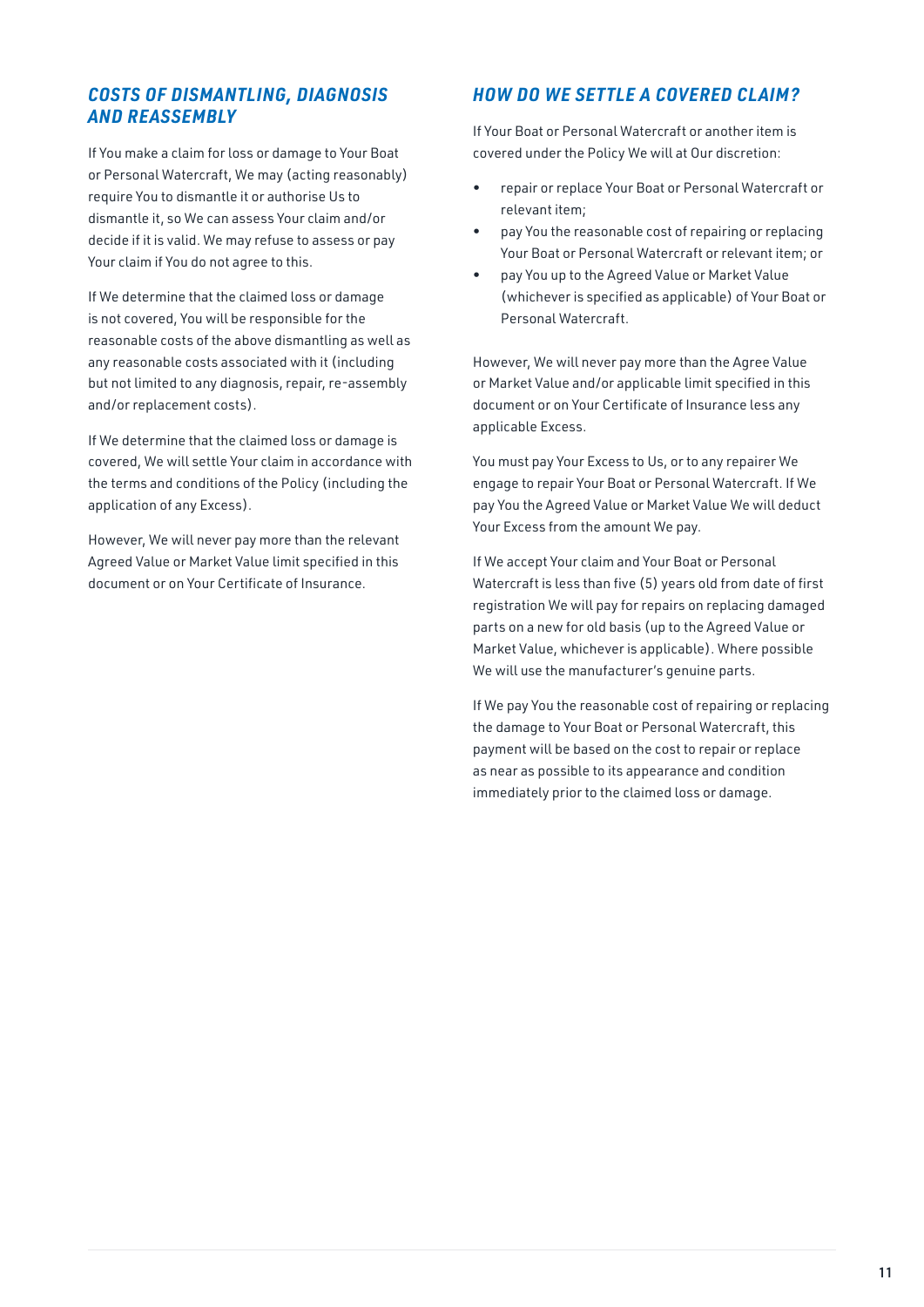#### *REPAIRING YOUR BOAT OR PERSONAL WATERCRAFT*

In the event of a claim We (acting reasonably) may ask You to get one (1) quotation from a Boat or Personal Watercraft repairer whom We may nominate. We may also decide which repairer is to repair Your Boat or Personal Watercraft.

We will guarantee the quality of workmanship and materials on authorised repairs, including any sub-let repairs, for the life of Your Boat or Personal Watercraft at no extra cost to You, while the Boat or Personal Watercraft is owned by You.

If the repairs to Your Boat or Personal Watercraft will put it in a better condition than what it was prior to the damage, You may be required to pay part of the cost of repairs.

Parts used in repairing Your Boat or Personal Watercraft by an authorized repairer may be manufactured by persons other than the Boat or Personal Watercraft manufacturer and will be compatible with the age and condition of Your Boat or Personal Watercraft.

#### *AGREEMENTS AFFECTING RIGHTS OF SUBROGATION*

We will not pay a claim if, without prior agreement from Us, You make any agreement that will prevent Us from recovering the loss from a Third Party.

#### *WHEN WE MAY REFUSE A CLAIM*

We may (acting reasonably) refuse a claim to the extent permitted by law if amongst other things:

You:

- are not truthful:
- have not given Us, or refuse to give full and complete details; or
- have not told Us something You should have;
- do not at all times take reasonable care to prevent the Theft of the Boat or Personal Watercraft;
- fail to protect Your Boat or Personal Watercraft against any initial or further loss or damage or keep Your Boat or Personal Watercraft in good order;

You without Our knowledge and consent:

- make or accept any offer or payment, or in any other way admit You are liable;
- settle or attempt to settle any claim;
- defend any claim;
- approve any towing, salvage or storage.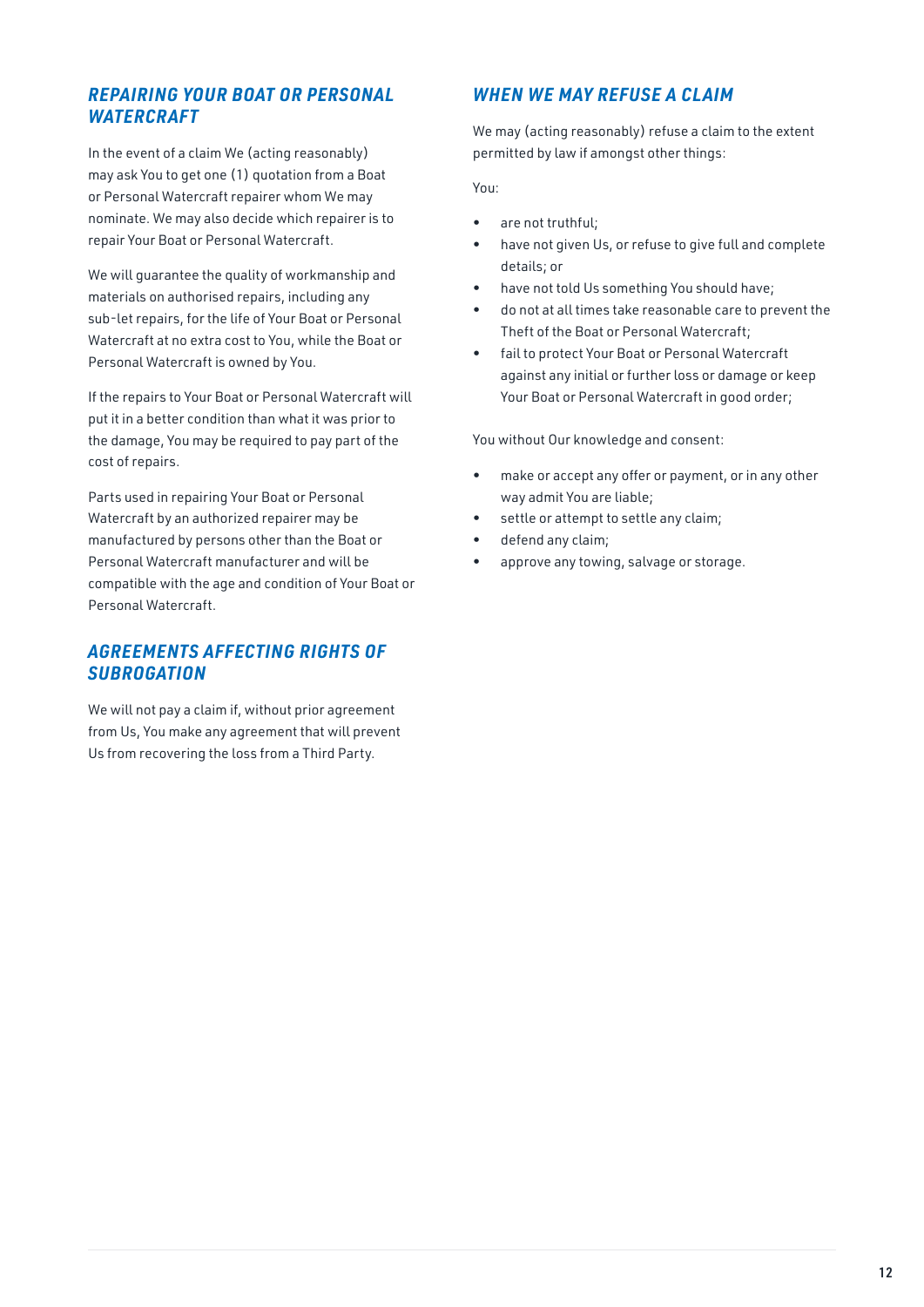### *HOW WE RESOLVE YOUR COMPLAINTS*

We welcome every opportunity to resolve any concerns You may have with Our products or service. Any enquiry or complaint relating to this insurance or YMI should first be referred to:

YMI Pty Ltd

- 489-493 Victoria Street, Wetherill Park NSW 2164
- telephone: 1300 780 446
- [marinecustomerservice@mi-boat.com.au](mailto:marinecustomerservice@mi-boat.com.au)

If You are not satisfied with Our response to Your complaint, You may wish to have the matter reviewed by Our Internal Dispute Resolution Committee ("Committee") by using the following contact details:

Internal Dispute Resolution Committee HDI Global Specialty SE– Australia

- Tower 1, Level 33, 100 Barangaroo Ave, Sydney, NSW, 2000
- [HGABdisputes@hdi-specialty.com](mailto:HGABdisputes@hdi-specialty.com)

We undertake to resolve Your complaint within fifteen (15) Working Days. If We are unable to provide a written response setting out the final decision, We will keep You informed of progress at least every ten (10) Working Days. If You are not satisfied with Our service the finding of the Committee, or if We have been unable to resolve Your complaint within thirty (30) calendar days, You may take Your matter to an external dispute resolution body, the Australian Financial Complaints Authority (AFCA). AFCA resolves certain insurance disputes between consumers and insurers and will provide an independent review at no cost to You. We are bound by the determination of AFCA but the determination is not binding on You. Contact details are:-

Australian Financial Complaints Authority

- GPO Box 3, Melbourne, VIC 3001
- Tel: 1800 931 678 (local call fee applies)
- [info@afca.org.au](mailto:info@afca.org.au)
- Internet:<http://www.afca.org.au>

You should note that use of the AFCA scheme does not preclude You from subsequently exercising any legal rights, which You may have if You are still unhappy with the outcome.

Before doing so however, We strongly recommend that You obtain independent legal advice.

#### *DISPUTES NOT COVERED BY THE AFCA RULES*

If Your dispute doesn't fall within the AFCA Rules, and You are not satisfied with Our decision, then You may wish to seek independent legal advice.

#### *PRIVACY COMPLAINTS*

If You are not satisfied with Our final decision and it relates to Your privacy or We have handled Your personal information, You can contact the Office of the Australian Information Commissioner (OAIC) as outlined in section 12 of this document.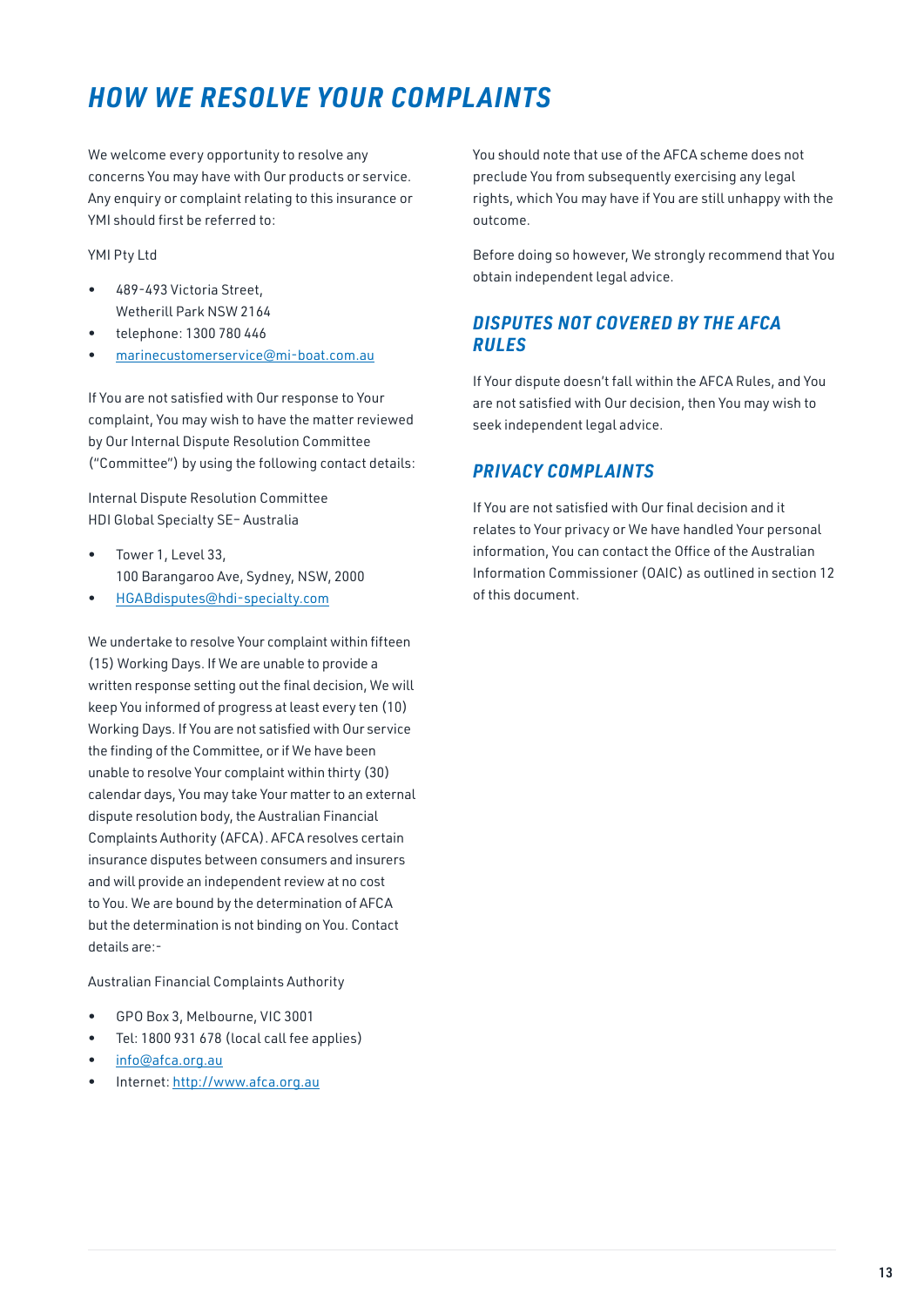### *OTHER IMPORTANT MATTERS POLICY WORDING*

#### *PERIOD OF INSURANCE*

Cover is only provided under the Policy in relation to covered events causing loss, damage or liability (as applicable) which occur during the Period of Insurance shown on Your Certificate of Insurance.

#### *LICENSING AND USAGE OF YOUR BOAT OR PERSONAL WATERCRAFT*

Your Boat or Personal Watercraft must at all times be:

- operated in compliance with and within the limits of any licence or government authority, restrictions or conditions;
- used for Private Use only.

This Policy is underwritten by the Insurer.

#### *OUR AGREEMENT*

Your Policy is an agreement between You and Us, made up of:

- this PDS and Policy Wording;
- Your Certificate of Insurance (as updated from time to time); and
- any other document We tell You forms part of the terms and conditions of Your cover, including any endorsement or supplementary PDS issued by Us.

The following cover types only apply if You have paid the applicable premium and it is shown as covered on Your Certificate of Insurance. All cover is subject to the terms, conditions, limits and exclusions of Your Policy.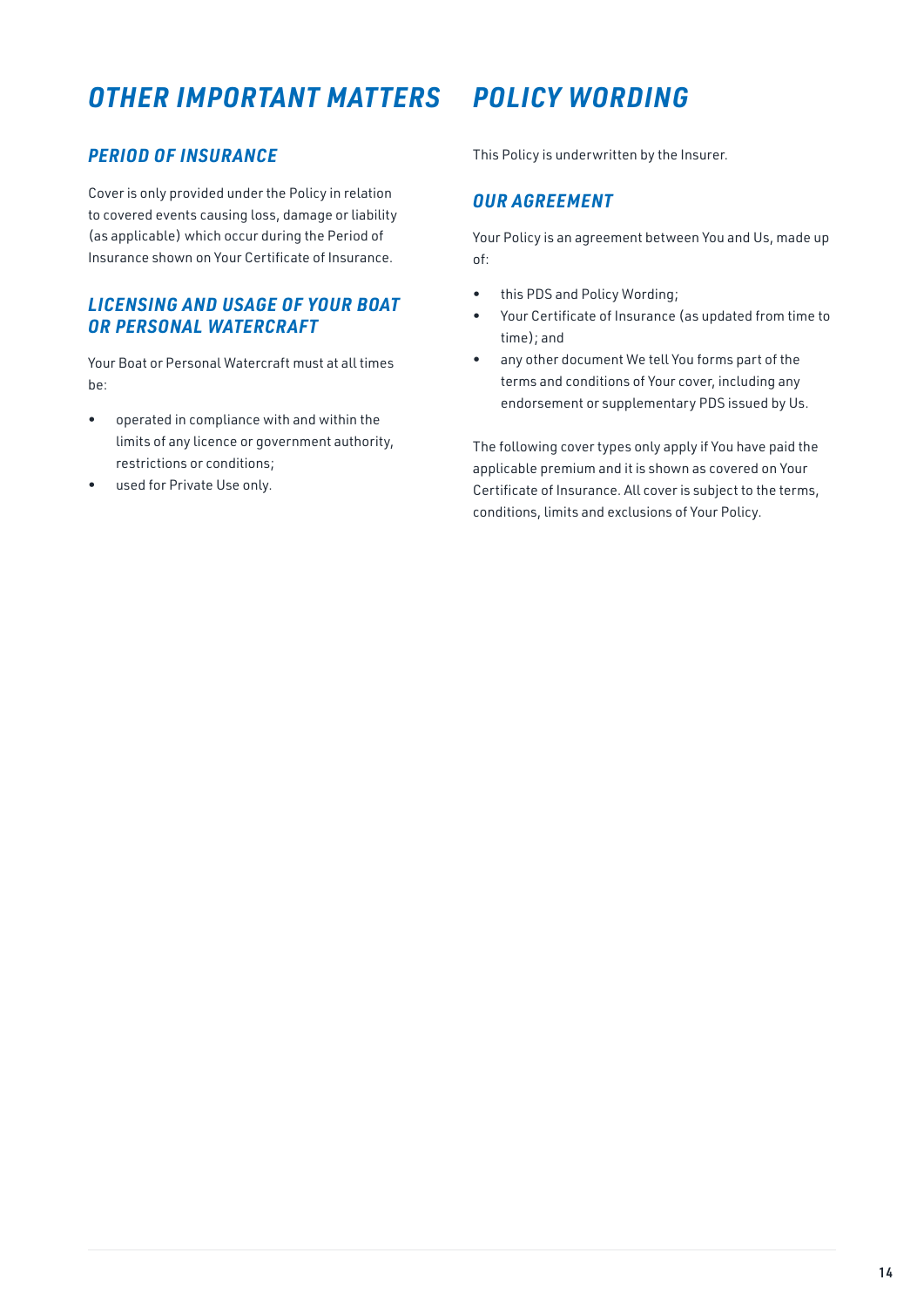#### *COMPREHENSIVE COVER*

Subject to the terms, conditions, limitations and exclusions of Your Policy and any other documentation provided to You, We will cover You for Loss or Damage to Your Boat or Personal Watercraft caused by any of the insured events specified in the left-hand column of the table below and which event occurs during the Period of Insurance.

The operative exclusions and any applicable limits in relation only to such specific insured events are found in the right-hand column directly adjacent to such specific insured events.

Please however note that any other exclusions, conditions and limits that are of a more general nature and detailed elsewhere in the Policy and other documentation provided to You will also be applicable to such specific insured event.

| <b>INSURED EVENT - YOU</b><br><b>ARE COVERED FOR:</b>                                                                                                                                                                                                                                                                                                  | <b>OUR EXCLUSIONS - YOU ARE NOT</b><br><b>COVERED FOR THE FOLLOWING:</b><br>(See also General Exclusions)                                                                                                                                                    | <b>COVER LIMIT</b><br><b>PER CLAIM</b>                                                                |
|--------------------------------------------------------------------------------------------------------------------------------------------------------------------------------------------------------------------------------------------------------------------------------------------------------------------------------------------------------|--------------------------------------------------------------------------------------------------------------------------------------------------------------------------------------------------------------------------------------------------------------|-------------------------------------------------------------------------------------------------------|
| <b>ACCIDENTAL LOSS OR DAMAGE</b><br>We will cover You for Accidental Loss or Damage<br>to Your Boat or Personal Watercraft while it is<br>being used by You or someone You have entrusted<br>it to. This includes Damage caused by Fire, storm,<br>Impact With a Solid Object, sinking and any other<br>event not specifically excluded by the Policy. | Loss or Damage specifically excluded<br>$\bullet$<br>under the other insured events listed<br>in this table                                                                                                                                                  | <b>Agreed Value</b><br>as specified on<br>Your Certificate<br>of Insurance or<br>Market Value         |
| <b>THEFT</b><br>We will cover You for the theft of Your Boat<br>or Personal Watercraft and / or Water Sports<br>Equipment.                                                                                                                                                                                                                             | Theft by someone who is using Your<br>$\bullet$<br>Boat or Personal Watercraft with Your<br>consent.                                                                                                                                                         | <b>Agreed Value</b><br>as specified on<br>Your Certificate<br>of Insurance or<br>Market Value         |
| <b>MALICIOUS DAMAGE</b><br>We will cover You for Malicious Damage to Your<br>Boat or Personal Watercraft.                                                                                                                                                                                                                                              | Malicious Damage caused by You or a<br>person acting with Your express or implied<br>consent.                                                                                                                                                                | <b>Agreed Value</b><br>as specified on<br>Your Certificate<br>of Insurance or<br>Market Value.        |
| <b>TRANSIT DAMAGE</b><br>We will cover You for Loss or Damage sustained<br>in an Accident which occurs while Your Boat or<br>Personal Watercraft is being transported on its<br>own Trailer by road, rail or ship.                                                                                                                                     | Loss or Damage if:<br>Your Boat or Personal Watercraft is not<br>designed to be normally transported<br>on a Trailer;<br>You or a person acting with Your<br>$\bullet$<br>express or implied consent have<br>not complied with any statutory<br>requirements | <b>Agreed Value</b><br>as specified on<br><b>Your Certificate</b><br>of Insurance or<br>Market Value. |
| <b>WATER INFLOW</b><br>We will cover You far Lass ar Damage sustained                                                                                                                                                                                                                                                                                  |                                                                                                                                                                                                                                                              |                                                                                                       |

We will cover You for Loss or Damage sustained to Your Personal Watercraft through the entry of water into the Motor.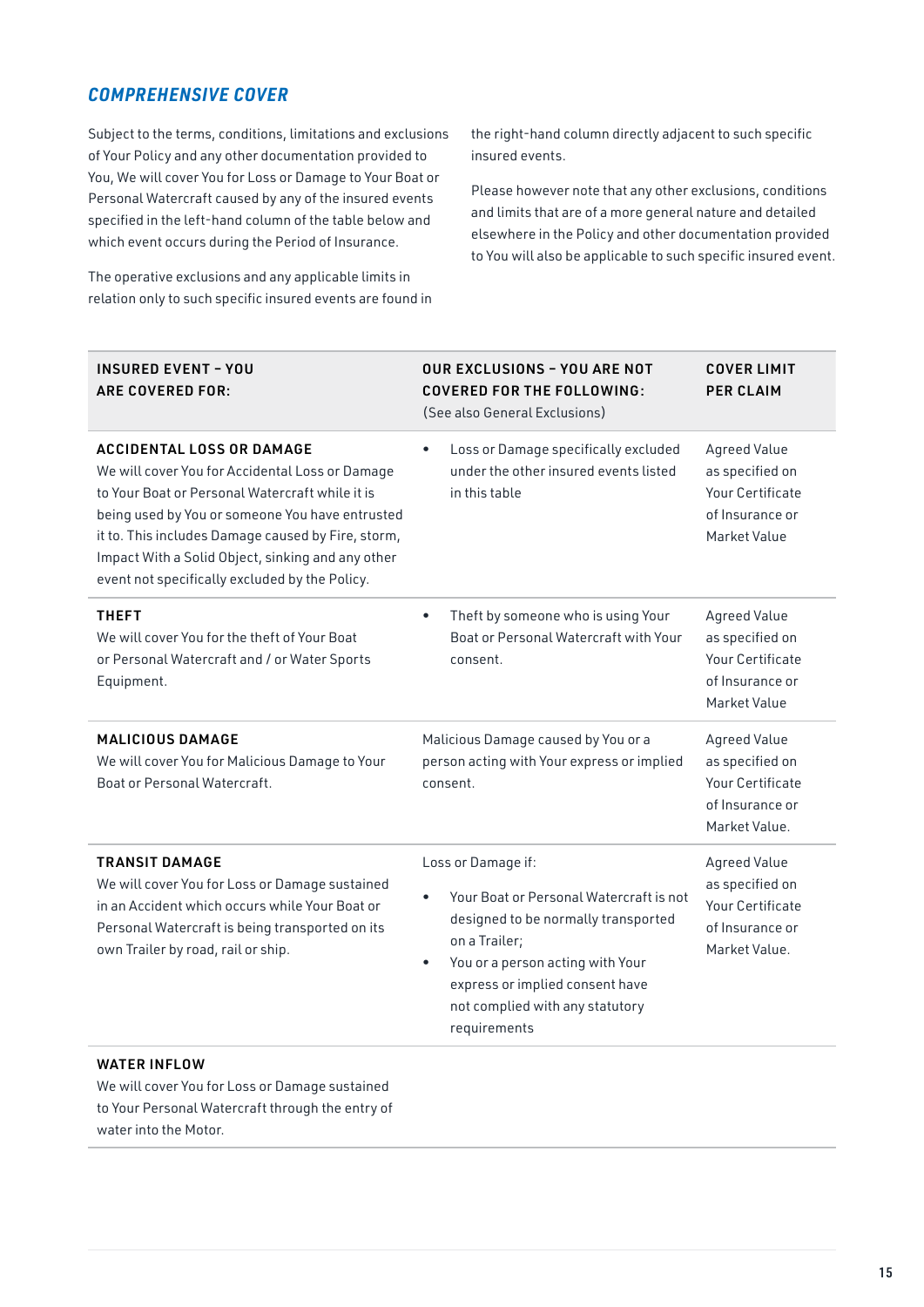### *ADDITIONAL BENEFITS FOR COMPREHENSIVE COVER*

Subject to the terms, conditions, limitations and exclusions of Your Policy and any other documentation provided to You, the Policy is extended to include the following additional benefits when Your Boat or Personal Watercraft is lost or Damaged as a result of one of the insured events detailed under INSURED EVENT – YOU ARE COVERED FOR. The cover limits detail the maximum amounts that apply to each additional benefit in the event of such Loss or Damage including any sub limits that

may apply. The exclusions operative and any applicable limits in relation only to such benefits are found in the right-hand column directly adjacent to such specific additional benefit.

Please however note that any other exclusions, conditions and limits which are of a more general nature and detailed elsewhere in the Policy and other documentation provided to You will also be applicable to such specific additional benefit.

| <b>ADDITIONAL</b><br><b>BENEFITS</b>                                                                                                                                                                                                                                                                                                                                                                                                                  | <b>OUR EXCLUSIONS - YOU ARE NOT</b><br><b>COVERED FOR THE FOLLOWING:</b><br>(See also General Exclusions)                                                                                                                                                                                                                                                                                                                                                                                          | <b>COVER LIMIT</b><br><b>PER CLAIM</b>           |
|-------------------------------------------------------------------------------------------------------------------------------------------------------------------------------------------------------------------------------------------------------------------------------------------------------------------------------------------------------------------------------------------------------------------------------------------------------|----------------------------------------------------------------------------------------------------------------------------------------------------------------------------------------------------------------------------------------------------------------------------------------------------------------------------------------------------------------------------------------------------------------------------------------------------------------------------------------------------|--------------------------------------------------|
| <b>PERSONAL EFFECTS</b><br>We will cover theft, Loss or Damage to Personal<br>Effects owned by You and Your passengers, which<br>are being used or stored on Your Boat or Personal<br>Watercraft at the time of Loss or Damage. Proof<br>of ownership will be required to substantiate any<br>claim payable under this benefit. Unless otherwise<br>agreed in the Policy, a \$200 Excess applies to all<br>claims made under this additional benefit. | Loss or Damage to Personal Effects other<br>$\bullet$<br>than as defined.<br>Loss or Damage to Personal Effects<br>$\bullet$<br>unless they were on You or Your<br>passengers or were used or stored on or<br>in Your Boat or Personal Watercraft at the<br>time of Loss.<br>Theft of Personal Effects unless there is<br>$\bullet$<br>physical evidence of violent and forcible<br>entry into Your Place of Storage.                                                                              | \$1,000 per item,<br>and \$5,000 in<br>aggregate |
| <b>WATER SPORTS EQUIPMENT</b><br>We will cover theft, Loss or Damage to Water<br>Sports Equipment owned by You, which is<br>being used or stored on Your Boat or Personal<br>Watercraft at the time of Loss or Damage. Proof<br>of ownership will be required to substantiate any<br>clam payable under this benefit. Unless otherwise<br>agreed in the Policy, a \$200 Excess applies to all<br>claims made under this additional benefit.           | Theft of Water Sports Equipment unless<br>$\bullet$<br>there is physical evidence of violent and<br>forcible entry into the place of storage on<br>Your Boat or Personal Watercraft.<br>Loss or Damage to Water Sports<br>$\bullet$<br>Equipment unless the items were on or<br>being used with Your Boat or Personal<br>Watercraft at the time of Loss.<br>Theft of Water Sports Equipment unless<br>٠<br>there is physical evidence of violent and<br>forcible entry into Your Place of Storage. | \$1,000 per item,<br>and \$5,000 in<br>aggregate |
|                                                                                                                                                                                                                                                                                                                                                                                                                                                       |                                                                                                                                                                                                                                                                                                                                                                                                                                                                                                    |                                                  |

#### REPATRIATION COSTS

We will pay the reasonable travel costs for You and/or Your immediate family members to return to Your home city after an event occurs which results in a claim payable under this Policy. The cover provided by this benefit will only be paid if the Loss or Damage sustained by Your Boat or Personal Watercraft necessitates Your immediate return home. No Excess is applicable to a claim made under this additional benefit.

\$1,000 in total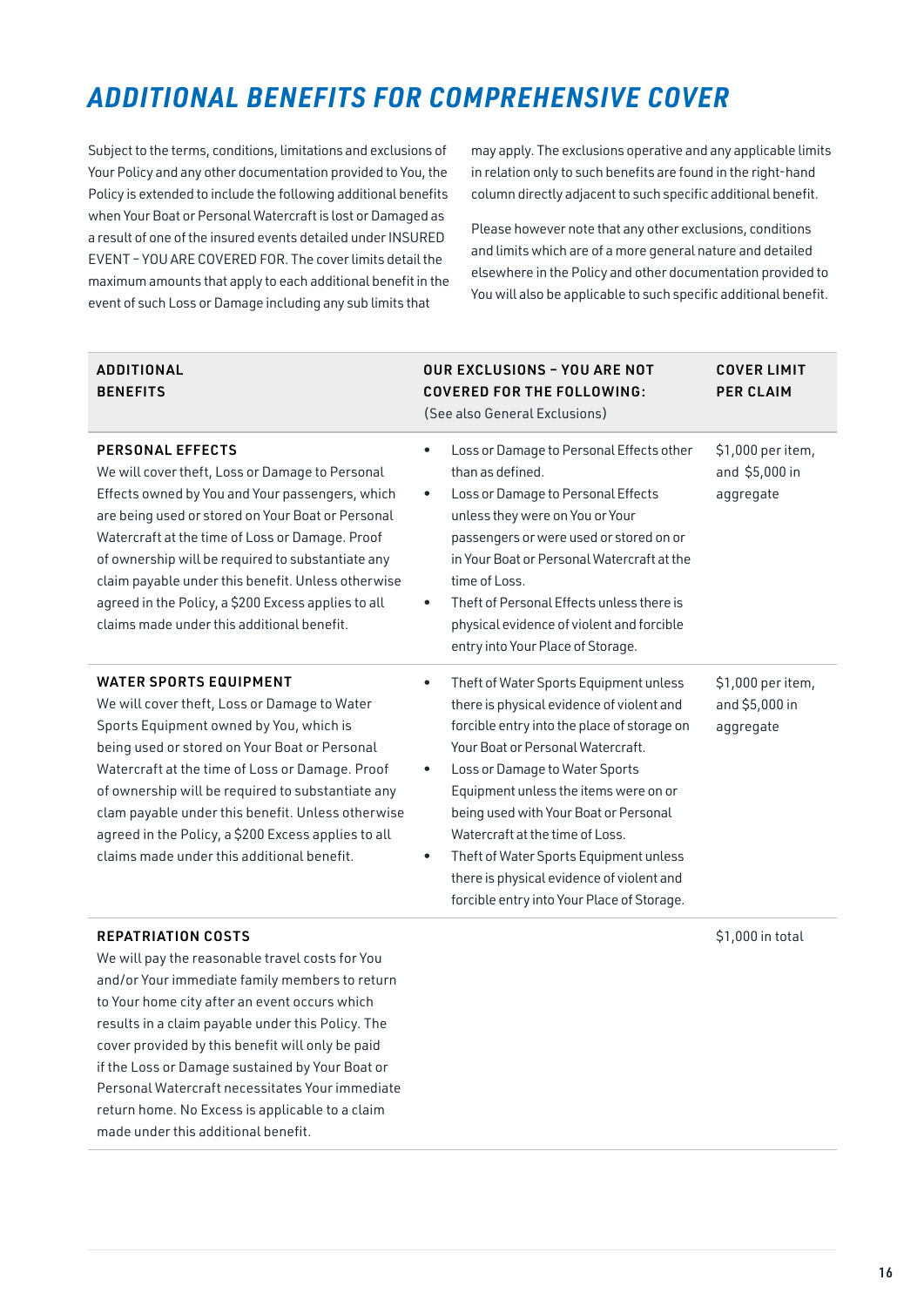#### ADDITIONAL **BENEFITS**

#### OUR EXCLUSIONS – YOU ARE NOT COVERED FOR THE FOLLOWING: (See also General Exclusions) COVER LIMIT

PER CLAIM

EMERGENCY ASSIST

We will pay the cost of towing Your Boat or Personal Watercraft in an emergency to Your home or the nearest place where repairs can be made. No Excess is applicable to a claim made under this additional benefit.

#### LOST KEYS

We will cover You for the Loss or theft of the keys of Boat or Your Personal Watercraft including the costs associated with recoding the new keys. No Excess is applicable to a claim made under this additional benefit. \$5,000 in total.

\$1,500 in total.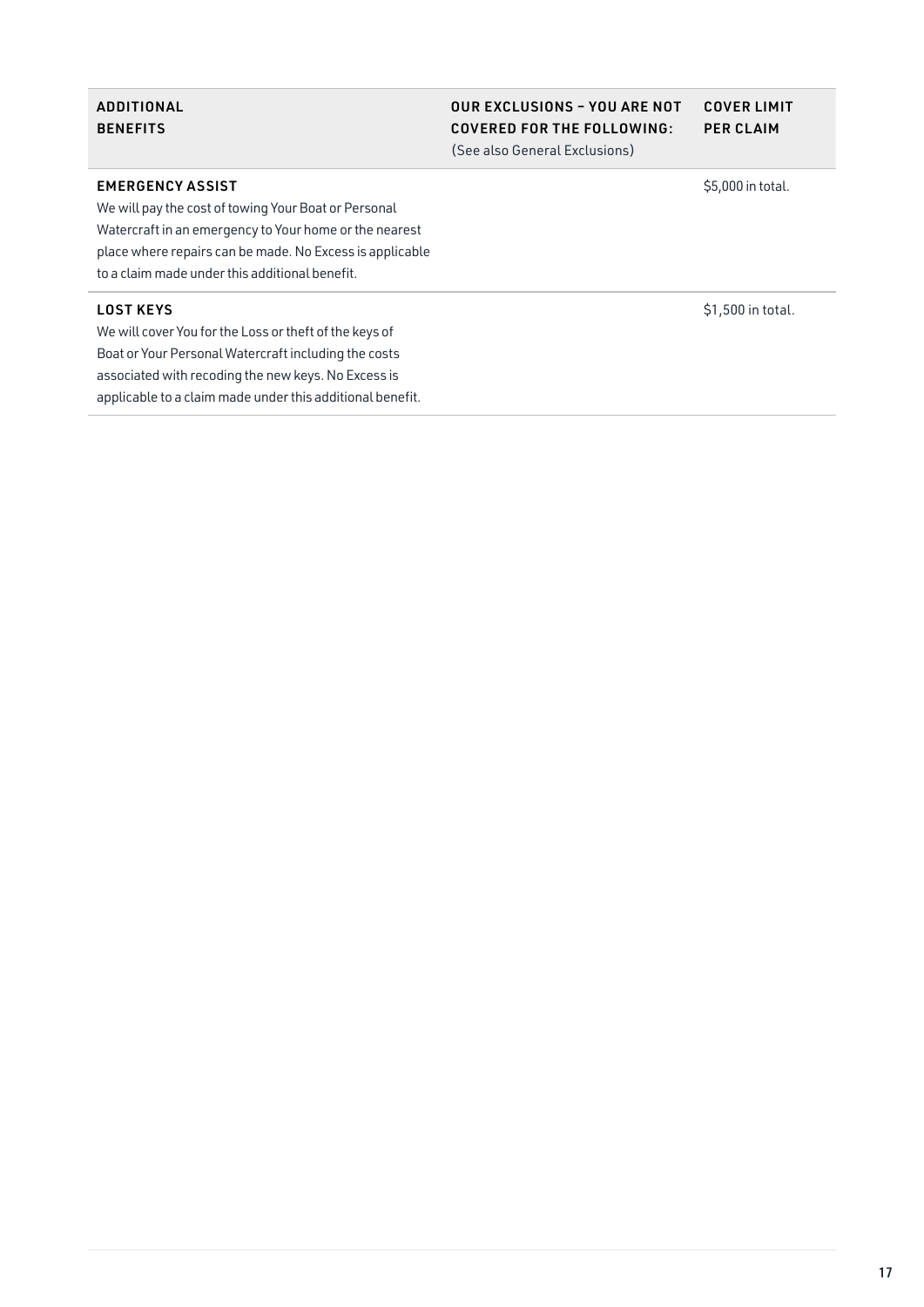#### ADDITIONAL **BENEFITS**

#### PERSONAL ACCIDENT

You are covered in the event of

- death; or
- an injury causing permanent and total loss of: 1. sight of an eye;
	- 2. the use of a limb;
	- 3. the thumb or any finger;

caused directly and solely by a violent, visible and external Accident which occurs while You are using Your Boat or Personal Watercraft for private pleasure purposes or voluntary rescue work.

#### WE WILL PAY UP TO:

- the personal accident cover limit of \$50,000 or the amount shown on Your Certificate of Insurance for claims involving death, permanent and total loss of use of a limb or the total loss of sight of an eye;
- up to 20% of the personal accident cover limit of \$50,000 or the amount shown on Your Certificate of Insurance for claims involving permanent and total loss of the thumb or any finger.

#### WE WILL ALSO PAY.

- Your reasonable costs up to \$5,000 for certain emergency expenses You incur as a result of the Accident providing that the costs are not covered by Medicare, worker's compensation or another government or private scheme or arrangement. You must produce receipts for all costs incurred.
- Your funeral expenses to a maximum benefit of \$5,000 where Your death arises directly and solely by an Accident which occurred whilst using Your Boat or Personal Watercraft.

#### OUR EXCLUSIONS – YOU ARE NOT COVERED FOR THE FOLLOWING:

(See also General Exclusions)

Under this additional benefit, You are not covered for the following: (see also General Exclusions)

Death or injury to any individual(s) not listed as an insured on Your Certificate of Insurance .

If more than one individual is listed as an insured on Your Certificate of Insurance the amount payable to the individual claiming under this additional benefit will be limited to the amount payable, divided by the number of individuals shown on Your Certificate of Insurance as insureds.

Our payment is subject to the individual claiming under this additional benefit obtaining medical attention for the

Accidental injury from a registered medical practitioner and undergoing any medical examination. reasonably requested by Us.

We will not pay for any claims where providing such payment would result in Us contravening the Health Insurance Act 1973 (Cth), the Private Health Insurance Act 2007 (Cth) or the National Health Act 1953 (Cth) or any applicable legislation, including Workers Compensation Legislation.

Acting reasonably, We will not pay for any claims where:

- the injury or death is self-inflicted, including suicide or attempted suicide whilst sane or insane; or
- the death, permanent injury, total loss of the use of a limb, thumb or any finger, or loss of sight of an eye occurs after twelve (12) months of the date of the Accident.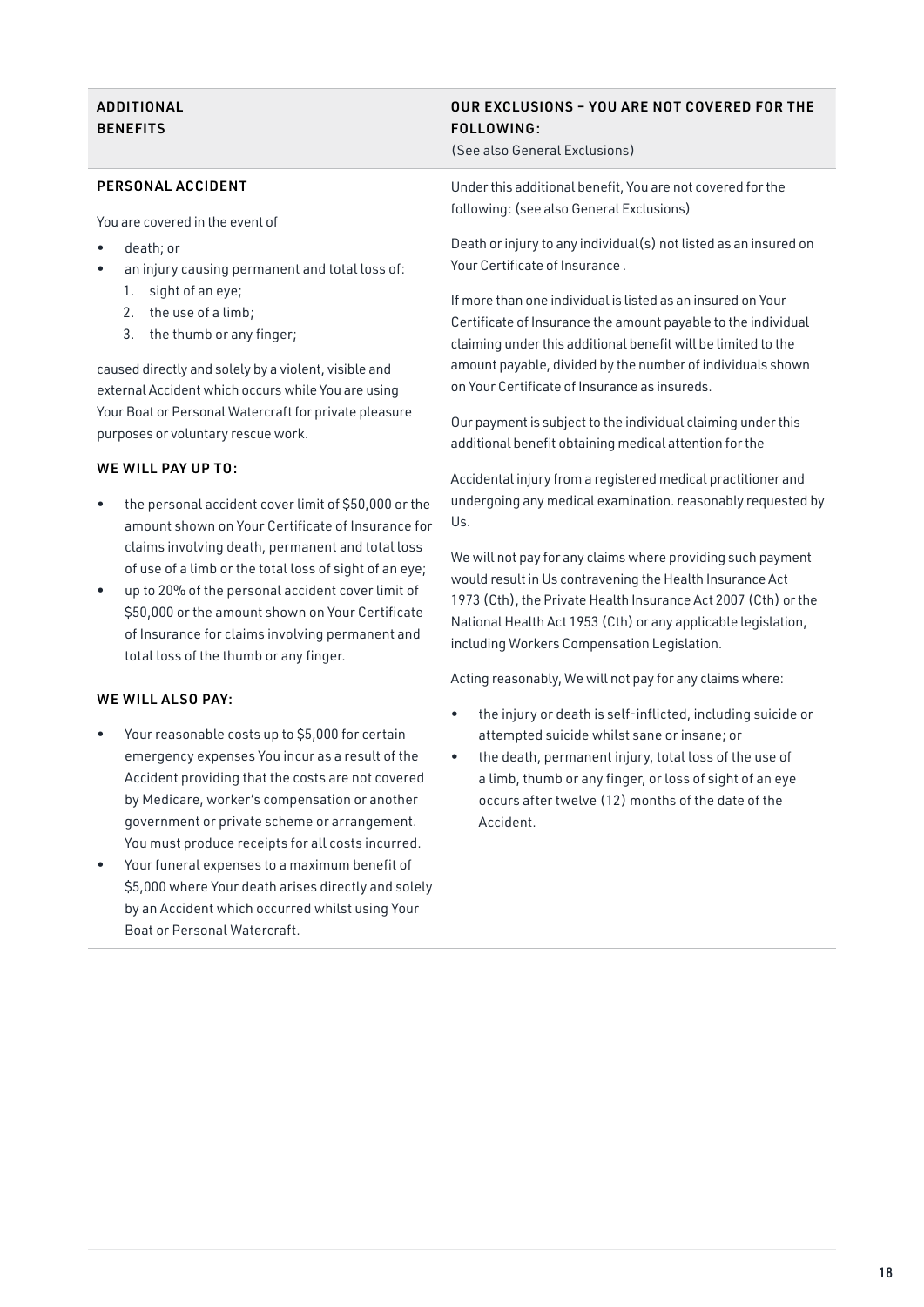The Policy is extended to include the following additional benefits when Your Boat or Personal Watercraft is lost or Damaged as a result of one of the insured events detailed under INSURED EVENT – YOU ARE COVERED FOR. The cover limits detail the maximum amounts that apply to each additional benefit in the event of such Loss of Damage including any sub limits that may apply. The exclusions and any applicable limits in relation only to such benefits are found adjacent to such specific additional benefit. Subject to all applicable limitations, terms and exclusions of the Policy, We agree to provide the following covers:

#### **ADDITIONAL BENEFITS**

#### **CONSIGNMENT**

We extend cover under this Policy for Loss or Damage caused by the insured events detailed under the INSURED EVENT – YOU ARE COVERED FOR section while Your Boat or Personal Watercraft is on consignment for sale at a commercial marine dealership. Lay up cover is not available while Your Boat or Personal Watercraft is on consignment.

#### SALVAGE

If Your Boat or Personal Watercraft is Damaged or sinks Accidentally and We agree to recover it or the law requires that it must be removed, We will pay the reasonable costs of the Salvage Charges incurred for the removal/ recovery of the wreck. This cost will be paid in addition to the Agreed Value or Market Value for Your Boat or Personal Watercraft noted on Your Certificate of Insurance.

#### REPLACEMENT BOAT OR PERSONAL WATERCRAFT

Cover is provided if You purchase another Boat or Personal Watercraft to replace Your Boat or Personal Watercraft described on Your Certificate of Insurance, where You have:

- notified Us within twenty one (21) days of its purchase; and
- We have agreed to cover it under the Policy; and
- You have agreed to pay Us the premium We require for it.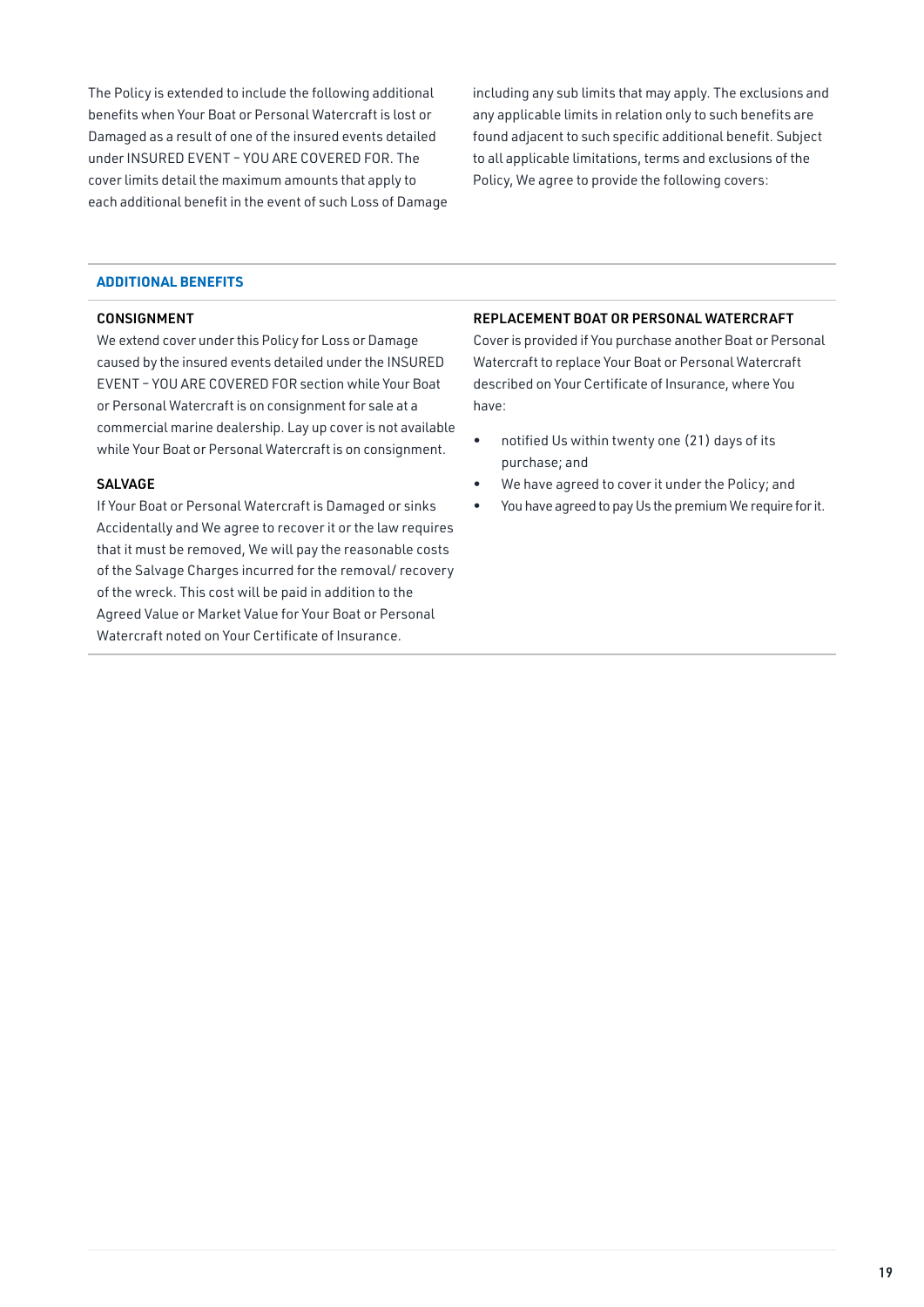### *OPTIONAL BENEFITS FOR COMPREHENSIVE COVER*

#### **OPTIONAL BENEFITS – YOU CAN ADD TO YOUR COVER:** (only applicable if We have agreed to provide the cover and if specified as

covered in the Certificate of Insurance)

#### LAY UP COVER

If You take this option, the cover for Your Boat or Personal Watercraft is restricted to Accidental Loss or Damage caused by the insured events detailed under the INSURED EVENT – YOU ARE COVERED FOR occurring while Your Boat or Personal Watercraft is within the gates, walls or fence of Your home address (or at a location You have advised Us of and We have agreed to cover in writing) as shown on Your Certificate of Insurance. Lay Up cover gives You a monthly discounted premium and only applies during the period shown on Your Certificate of Insurance.

#### **OUR EXCLUSIONS – YOU ARE NOT COVERED FOR THE FOLLOWING:** (See also General Exclusions) **COVER LIMIT PER CLAIM**

- Loss or Damage while in transit whilst your Boat or Personal Watercraft is in an elected Lay Up month.
- Loss or Damage while Your Boat is on consignment.

Please note that any other exclusions, conditions and limits which are of a more general nature and detailed elsewhere in the Policy will also be applicable to the Lay Up Optional Benefit.

Agreed Value as specified on Your Certificate of Insurance or Market Value.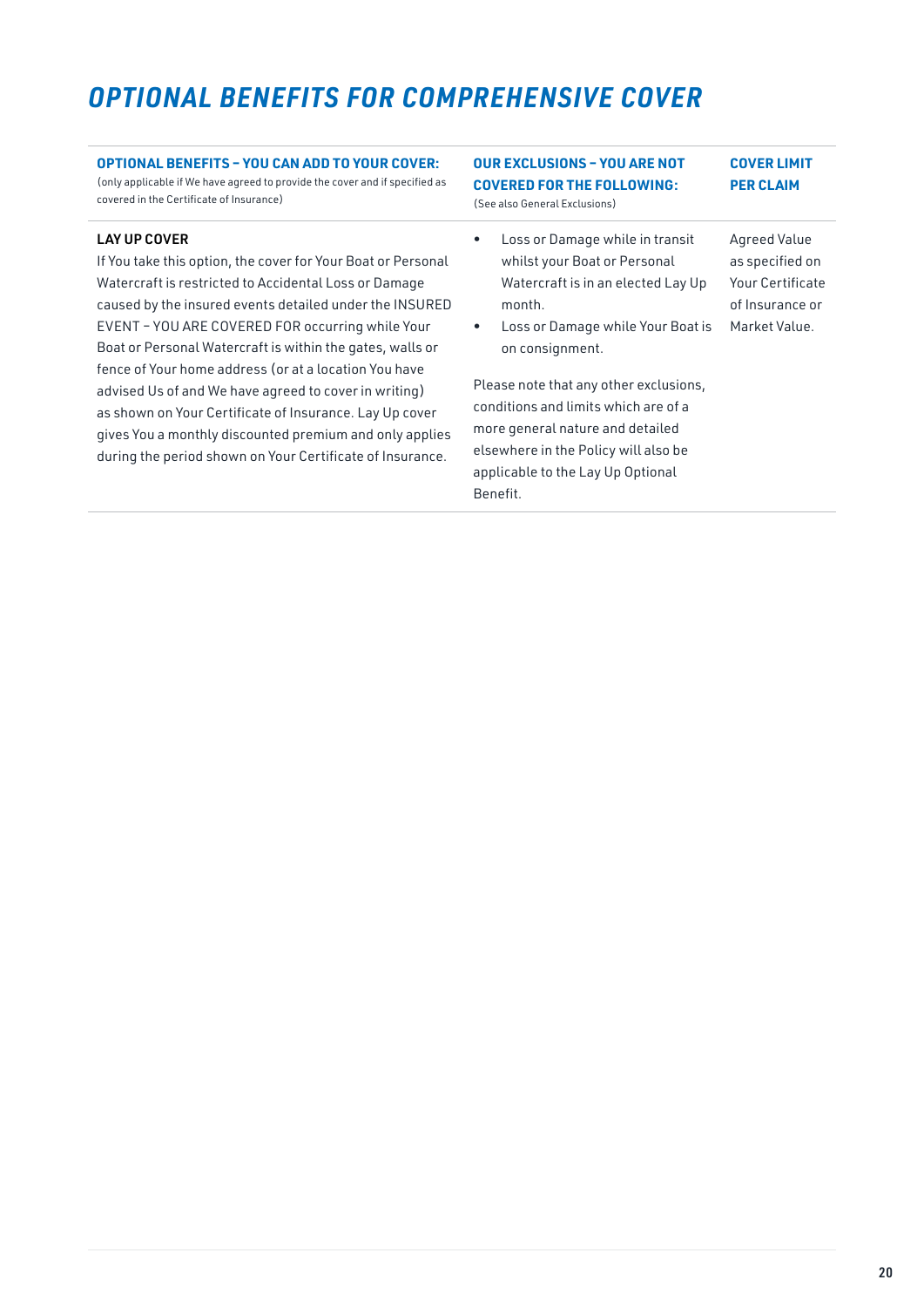### *LEGAL LIABILITY COVER*

The cover provided in this section will apply if You have selected Comprehensive Cover, paid the applicable premium and it is shown as covered on Your Certificate of Insurance (subject to the other terms and conditions, exclusions and limitations of the Policy).

#### We will cover Your Legal Liability to pay compensation as a result of an Accident which is caused by Your negligence when:

#### (i) using Your Own Boat or Personal Watercraft which causes:

- Accidental death or bodily injury to a person other than You;
- Accidental Damage to other people's property;
- Accidental death or bodily injury to a person when another person allowed by You is in control of Your Boat or Personal Watercraft.

Cover under (i) will also cover the negligence of someone using Your Boat or Personal Watercraft with Your permission.

#### (ii) when using a substitute Boat or Personal Watercraft which causes:

- Accidental death or bodily injury to a person other than You;
- Accidental Damage to other people's property, provided that:
	- You have permission from the owner to use the substitute Boat or Personal Watercraft;
	- Your Boat or Personal Watercraft is not being used at the time;
	- You or any member of Your household do not own or have any interest in the substitute Boat or Personal Watercraft.

#### *MARINA INDEMNITY*

We extend cover under (i) above to include liability imposed upon You by the terms and conditions of any lease or agreement for the provision of a Berth, mooring or storage facility which You may own or use and where Your Boat or Personal Watercraft is kept.

### *THE AMOUNT WE WILL PAY*

We will pay the cost of compensation and legal fees and expenses that You or any other person covered by the Policy is legally liable for provided that We consent to the costs of any legal fees and expenses You or they incur in writing before they are incurred.

The maximum amount We will pay under this cover is the Limit of Liability amount shown on Your Certificate of Insurance in total for all claims that arise from any one Accident, during the Period of Insurance.

This maximum includes all legal fees and expenses.

#### In Respect of Accidental discharge, release or escape of fuel or lubricants and clean up after an Accident.

We will cover You for:

- property Damage caused by or arising from a sudden unexpected and unintended discharge directly or indirectly arising from the release or escape of fuel or lubricants from Your Boat or Personal Watercraft occurring at a clearly identifiable time and place during the Period of Insurance, provided that the fuel or lubricants are being used in connection with the operation of Your Boat or Personal Watercraft at the time of Loss;
- the cost of cleaning an Accident site following the above mentioned discharge, release, or escape of fuel or lubricants provided that You are legally liable for the clean-up; and
- any fines or penalties imposed on You for a breach of any federal, state or local environmental protection legislation ("the breach") provided that the breach was not caused by gross negligence or misconduct by You or any person in possession of Your Boat or Personal Watercraft with Your permission. Cover for fines and penalties is limited to a maximum of \$50,000 during the Period of Insurance.

We will pay no more than \$500,000 (inclusive of legal costs and any fines or penalties) for any one Accident or discharge or series of Accidents or discharges arising out of the same event in relation to this cover.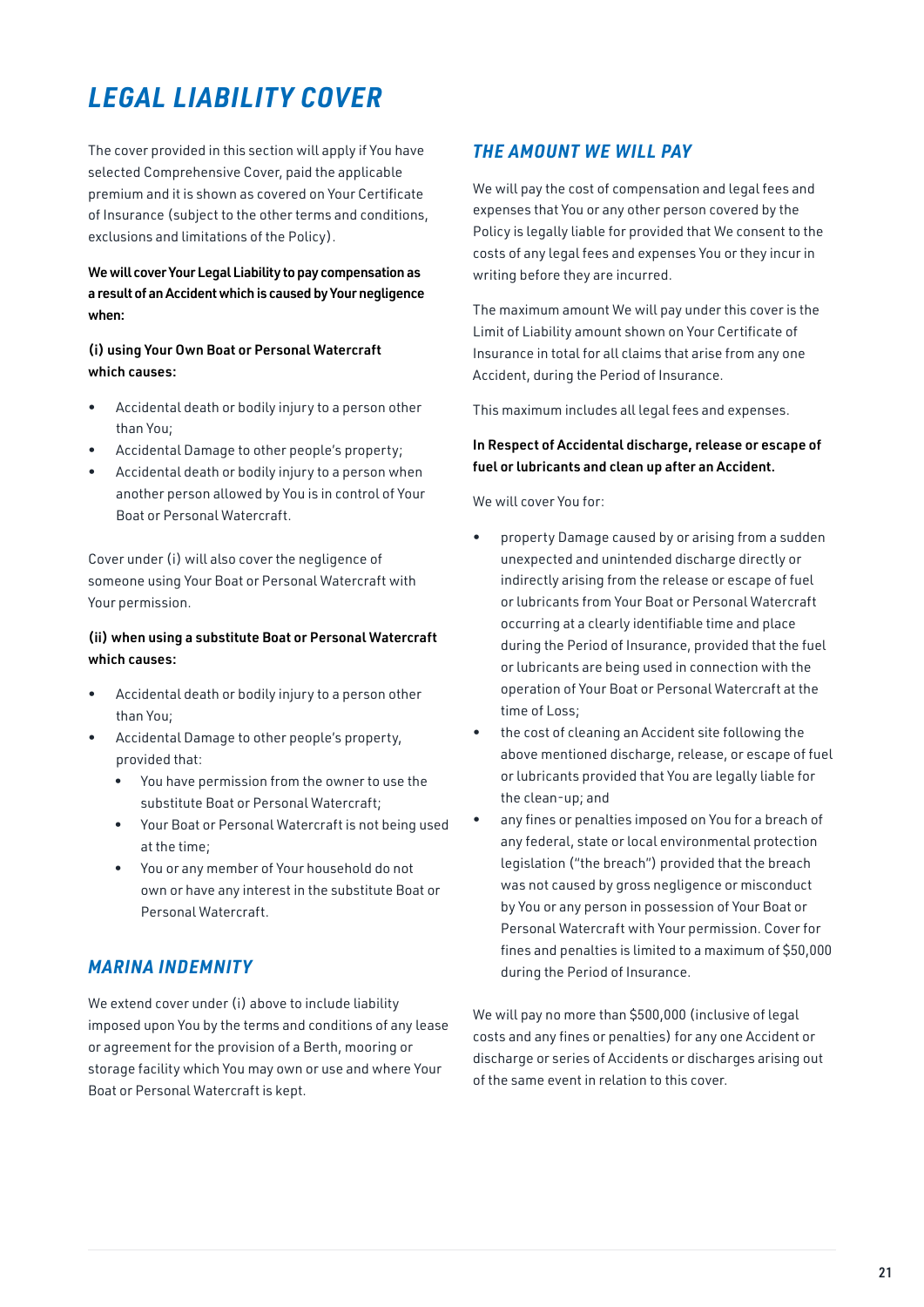#### *WATER-SKIING AND AQUAPLANING ACTIVITIES OPTIONAL BENEFIT – PERSONAL WATERCRAFT AND BOAT*

This Optional Benefit applies to Your Personal Watercraft or Boat. It is an Optional Benefit which is available for an additional premium if You want to add this cover for Your Personal Watercraft or Boat.

We will cover You or any suitably licenced person allowed by You to control Your Personal Watercraft or Boat with Your permission and the legally competent observer (within the requirements of any law) against Legal Liability for:

- Accidental death or bodily injury to a water skier or aqua planer (including You) towed by Your Personal Watercraft or Boat;
- Accidental death or bodily injury to any person caused by a water skier or aqua planer being towed by Your Personal Watercraft or Boat;
- Accidental Damage to another person's property caused by a water skier or aqua planer being towed by Your Personal Watercraft or Boat.

This benefit will also cover the water skier or aqua planer being towed by Your Personal Watercraft or Boat for their legal liability to others for Accidental death or bodily injury or Damage to another person's property.

In addition to the Legal Liability exclusions specified under "exclusions to Your Legal Liability cover", the following exclusions will apply to this Optional Benefit:

Liability arising out of Waterskiing or Aqua planning when:

- there is not a legally competent observer in addition to the driver on board Your Personal Watercraft or Boat at the time of the Accident;
- an aerial device or ski ramp is being used;
- a ski pole is being used unless it has been professionally designed, manufactured and installed.

Liability arising out of the towing of:

- any person by Your Personal Watercraft or Boat that breaches any statutory requirements;
- any device not designed and professionally manufactured for the purpose of being towed behind Your Personal Watercraft or Boat.

#### *OPTIONAL BENEFIT WATER-SKIING AND AQUAPLANING ACTIVITIES – BOAT ONLY*

The following optional benefit can be added to Your Legal Liability Cover for Your Boat for an additional premium. If selected any benefits, We agree to provide cover for will be shown on Your Certificate of Insurance.

We will cover You or any person allowed by You to control Your Boat with Your permission and the observer (within the requirements of any law) against legal liability for:

- Accidental death or bodily injury to a water skier or aqua planer (including You) towed by Your Boat;
- Accidental death or bodily injury to any person caused by a water skier or aqua planer being towed by Your Boat;
- Accidental Damage to another person's property caused by a water skier or aqua planer being towed by Your Boat.

This benefit will also cover the water skier or aqua planer being towed by Your Boat for their legal liability to others for Accidental death or bodily injury or Damage to another person's property.

In addition to the Legal Liability exclusions specified under "exclusions to Your Legal Liability Cover", the following exclusions will apply to this Optional Benefit:

- 1. We will not cover You for Legal Liability arising out of Waterskiing or Aquaplaning when:
	- there is not a legally competent observer in addition to the driver on board Your Boat at the time of the Accident;
	- an aerial device or ski ramp is being used;
	- a ski pole is being used unless it has been professionally designed, manufactured and installed.
- 2. We will not cover You for Legal Liability arising out of the towing of:
	- any person by Your Boat that breaches any statutory requirements;
	- any device not designed and professionally manufactured for the purpose of being towed behind Your Boat.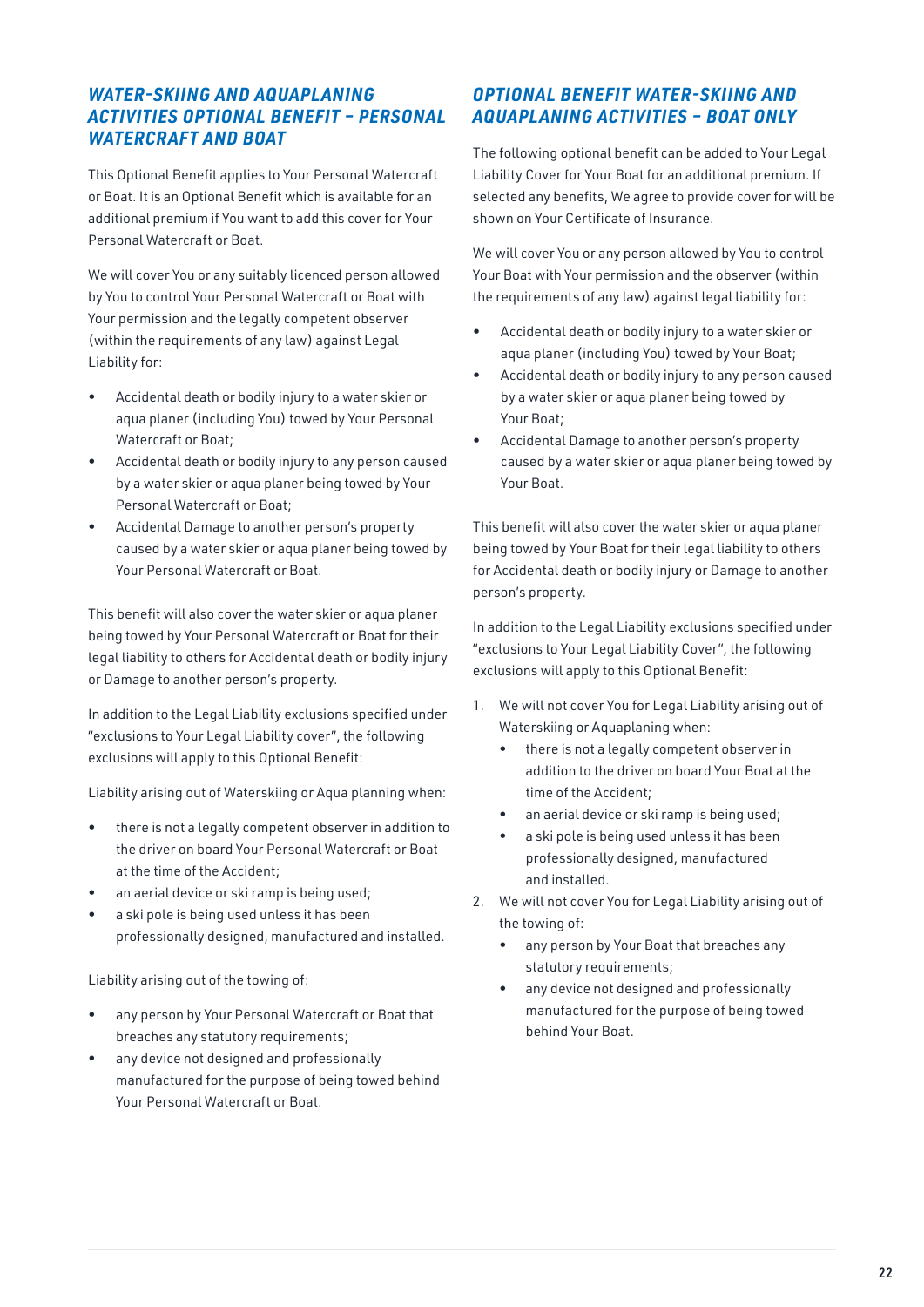#### *EXCLUSIONS TO YOUR LEGAL LIABILITY COVER*

Acting reasonably, We will not pay for legal liability that arises:

- from bodily injury, illness or death:
	- to You or any person covered by the Policy unless specifically covered elsewhere in this Policy;
	- to any person allowed by You to control Your Boat or Personal Watercraft;
	- to a person who is covered or should have been covered by any compulsory compensation insurance, including any compulsory third-party insurance;
- from Loss or Damage to:
	- any property owned by You or in Your physical or legal control;
	- any property owned by, or in the physical or legal control of a person allowed by You to control Your Boat or Personal Watercraft;
	- third party property arising while Your Boat or Personal Watercraft is being towed by a vehicle or from Your Boat or Personal Watercraft breaking away from or Accidentally becoming detached from the towing vehicle.
- from Waterskiing or Aquaplaning activities with Your Personal Watercraft or Boat unless the Optional Benefit for "Waterskiing and Aquaplaning Activities – Personal Watercraft and Boat" has been selected by You and has been noted on Your Certificate of Insurance;
- while Your Boat or Personal Watercraft is in the charge of or physical control of boat or personal watercraft repairers, yacht clubs or marina operators unless for emergency purposes to minimise any Loss or Damage covered under the Policy;
- out of the towing of any persons or objects in the air;
- from the transmission of any disease;
- from asbestos or any product containing asbestos;
- from any event or liability for which You are required by law to hold an insurance policy or otherwise covered under any compulsory insurance;
- for any penalties, fines, punitive or exemplary or aggravated damages for which You are liable;
- for actions brought against You in a court outside Australia or a court that applies law that is not Australian law;
- from Your own gross negligence or misconduct;
- from the gross negligence or misconduct of any person in possession of Your Boat or Personal Watercraft with Your permission.

#### *GENERAL EXCLUSIONS OPERATIVE IN RESPECT OF COMPREHENSIVE COVER*

You are not covered for any legal Liability, Loss or Damage or costs incurred caused by, arising or resulting from:

- the failure to maintain Your Boat or Personal Watercraft in good order and repair, or in a proper state of seaworthiness and in compliance with any statutory requirements;
- wear and tear, mold, gradual deterioration, delamination, vermin, corrosion, electrolysis, osmosis or marine growth;
- inherent defects, structural faults, faulty workmanship or faulty design;
- the use of Your Boat or Personal Watercraft covered by the Policy for hire, charter or reward of any kind unless You have advised Us and We have agreed to extend cover in writing;
- any illegal, or deliberate or reckless acts or omissions done with reckless disregard for the consequences by You or someone acting with Your express or implied consent;
- loss of income or loss of profit;
- Your liability under any contract, or if You have agreed to or accepted liability without Our agreement first;
- Your Boat or Personal Watercraft covered by the Policy having been fitted with a Motor more powerful than that recommended by the manufacturer of the Hull, unless agreed in writing;
- the lawful seizure, confiscation, nationalisation or requisition of Your Boat or Personal Watercraft covered by the Policy;
- Your Boat or Personal Watercraft covered by the Policy being under the control of any person, irrespective of whether You have given permission, who:
	- is unlicensed when a license is necessary;
	- is under the influence of alcohol or drugs;
	- has been refused personal watercraft or boat or marine insurance within the last five (5) years unless You have advised Us of the refusal and We have agreed in writing to cover that person under the Policy.

Provided that You can show that:

- 1. You did not know or had no reason to suspect that the person in control of Your Boat or Personal Watercraft fell into any of the categories; or
- 2. it was reasonable for that person to assume control of Your Boat or Personal Watercraft as a result of an unforeseen emergency;

then this exclusion shall not apply.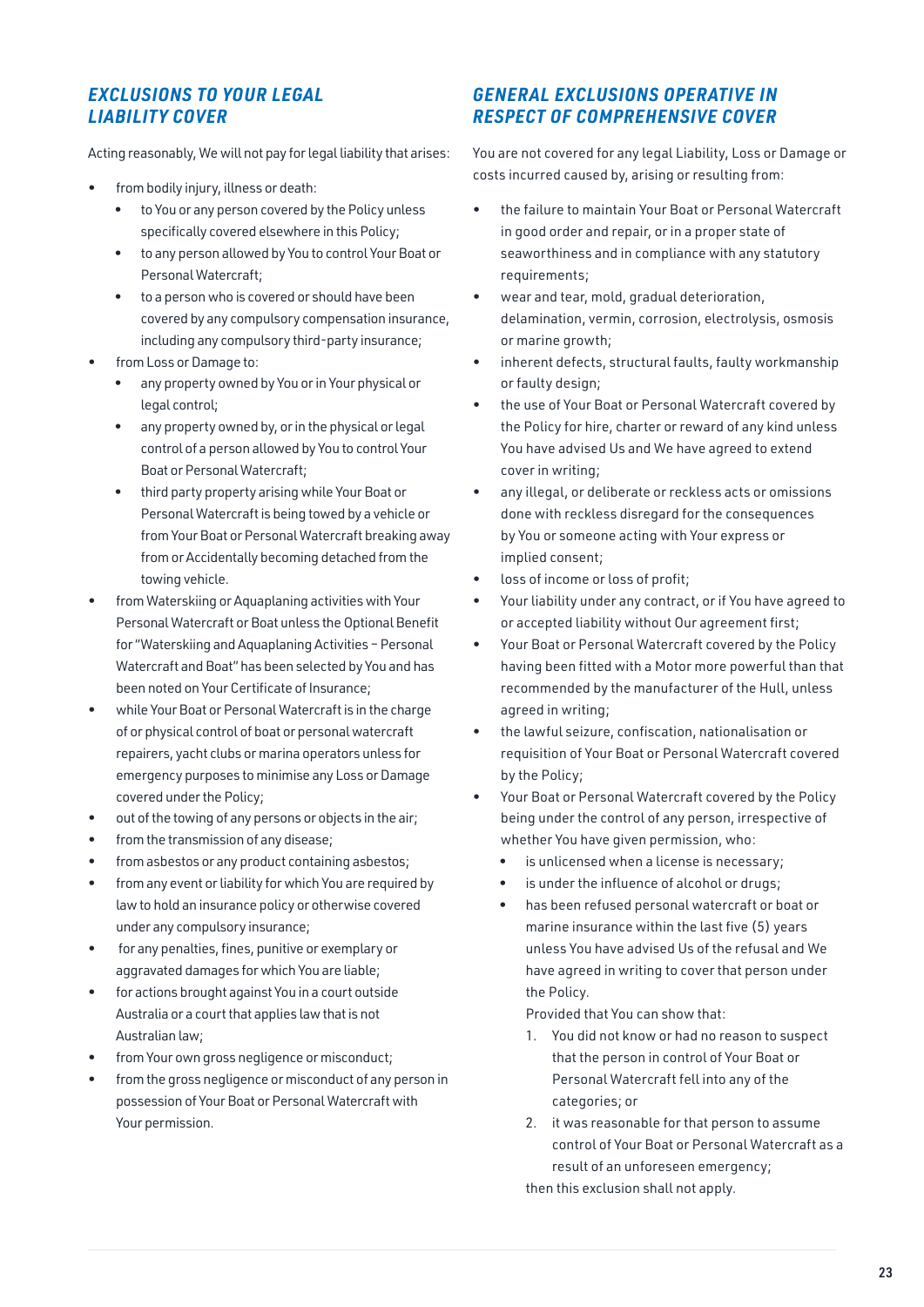- Your Boat or Personal Watercraft covered by the Policy being used for Boat or Personal Watercraft racing or speed tests unless You have advised Us and We have agreed to extend cover in writing;
- a lack of reasonable care, protection and/or security of Your Boat or Personal Watercraft or other property covered by the Policy;
- Your Boat or Personal Watercraft covered by the Policy exceeding the speed limit shown on Your Certificate of Insurance;
- the use of Your Boat or Personal Watercraft or other property covered by the Policy for any unlawful or illegal purpose;
- false or fraudulent representation by You or any person who is acting with Your express or implied consent. In addition to refusing payment of the claim, We will be entitled to cancel the Policy under these circumstances;
- war, invasion, acts of foreign enemies, hostilities (whether war is declared or not), civil war, rebellion, revolution, insurrection or military or usurped power or by contamination or pollution by chemical, biological or nuclear agents which results from an act of terrorism;
- pollution or contamination except as otherwise specifically covered in the Policy;
- an incident involving Your Boat or Personal Watercraft while it is outside the Geographic Limits shown on Your Certificate of Insurance unless specified in this insurance or unless You have advised Us and We have agreed to extend cover in writing;
- a bushfire or named cyclone within the first 48 hours of the start of the Policy unless You bought Your Boat or Personal Watercraft on the original start date of the Policy (not including a renewal) or You transferred
- a boat or personal watercraft insurance policy, with equivalent cover, from another insurance company without interruption in cover;
- electronic or mechanical derangement of electronic equipment, data, virus, malfunction or processing error;
- mechanical, structural, electrical or electronic breakdown or malfunction unless directly caused by one of the insured events listed earlier in this Policy;
- the modification of Your Boat or Personal Watercraft from the manufacturer's specifications unless You have advised Us and We have agreed to extend cover in writing;
- mechanical parts that are not in accordance with the manufacturer's original specifications; unless You have advised Us and We have agreed to extend in writing;
- a Motor fusion caused by or resulting from seizure and/ or overheating unless caused by an Accident which is otherwise an accepted claim under the Policy;
- radioactivity or the use, existence or escape of any nuclear fuel, nuclear material or nuclear waste.

#### NATURAL DISASTER

We will not pay for any loss, damage or legal liability caused directly or indirectly:

- by Flood, Cyclone, Hail storm, Earthquake or Bushfire during the first 72 hours of Your Policy commencing, unless:
- You had another policy that expired immediately before the start date of Your Policy with Us and there was no break in cover or any change in the level or type of cover;
- You purchased the Boat or Personal Watercraft on the same day as Your Policy started with Us.
- If You have requested an increase in the Agreed Value We will not pay the higher amount for any loss or damage within the first 72 hours of the increase being agreed, that are a result of Flood, Cyclone, Hail Storm, Earthquake or Bushfire. The original Agreed Value would apply.

#### ASBESTOS EXCLUSION

Your Policy shall not apply to and does not cover any actual or alleged liability whatsoever for any claim or claims in respect of loss or losses directly or indirectly arising out of, resulting from or in consequence of, or in any way involving asbestos, or any materials containing asbestos in whatever form or quantity.

24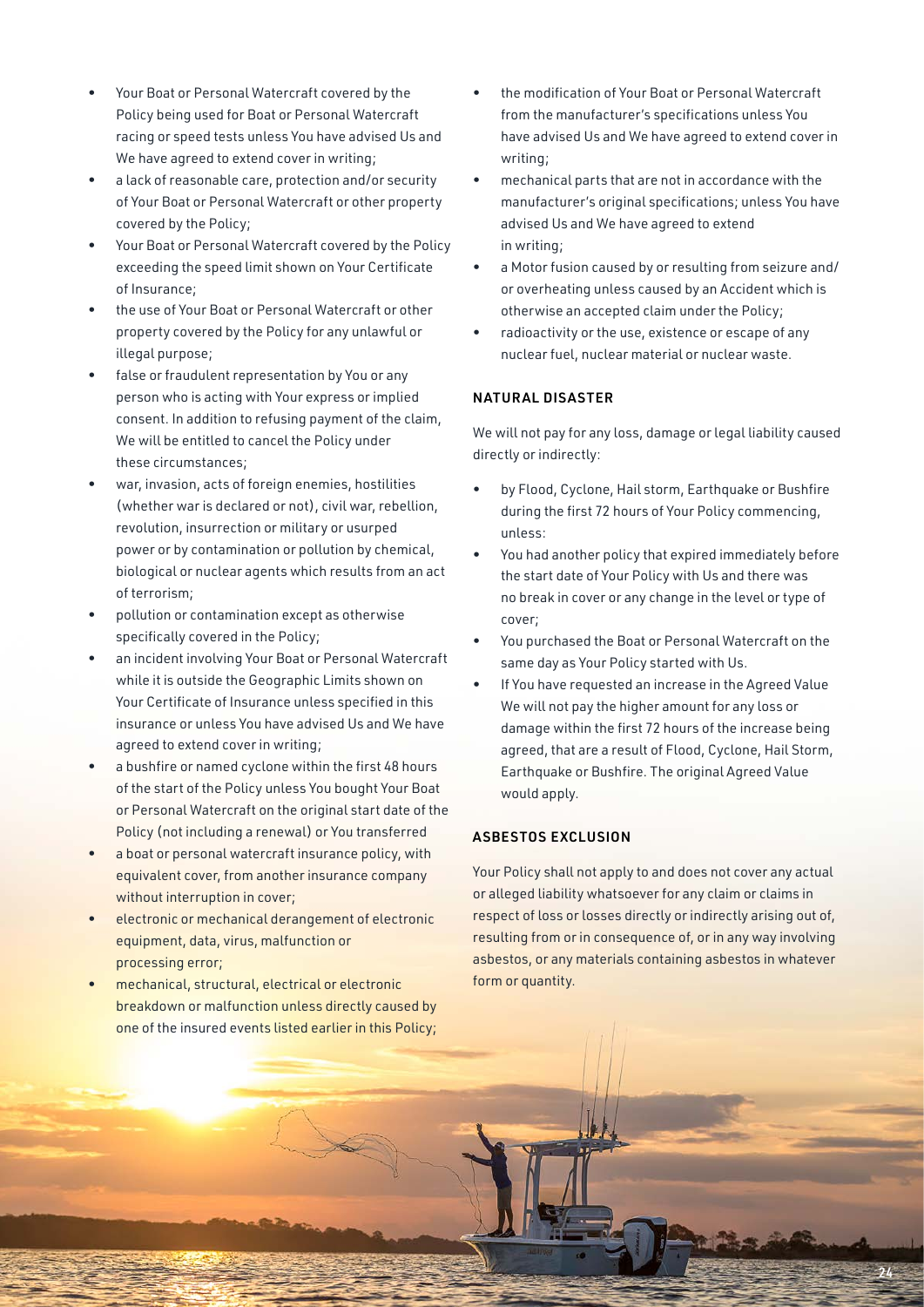### *GENERAL CONDITIONS*

There are conditions set out in this General conditions section. If any of these conditions are not met, We may refuse a claim, reduce the amount We pay or in some circumstances We may cancel Your Policy. When making a claim, You must have met and then continue to comply with the conditions of Your Policy. Any person covered by Your Policy, or claiming under it, must also comply with these conditions.

#### *MODIFYING YOUR BOAT OR PERSONAL WATERCRAFT*

You must tell Us if You modify Your Boat Or Personal Watercraft from the manufacturer's original specifications. If You do not provide Us with this information You may not be covered in the event of a claim.

When You provide this information to Us We may (acting reasonably) alter the terms and conditions of the Policy and this may involve the payment of an additional premium. Alternatively, We may cancel the Policy or decide not to offer renewal.

If You, or someone covered under Your Policy, don't meet these conditions or make a fraudulent claim We may:

- Refuse to pay Your claim or reduce what We pay for Your claim
- Cancel Your Policy.

#### *ASSISTANCE AND CO-OPERATION*

You must provide reasonable assistance to Us, including:

- providing Us with relevant information and documents, such as proof of purchase or repair quotes, if needed;
- telling Us promptly if You have been contacted by someone about an incident, such as another insurer or a third party's lawyer;
- being truthful and frank at all times;
- making Your Motorcycle available for Us to inspect or examine;
- taking Your Motorcycle, or allowing Us to take it, to a place We require;
- attending one or more interviews about the claim if We ask You to; and/or
- responding to Our requests in a timely manner.

At all times You must refrain from behaving in a way that is improper, hostile or threatening towards Us, Our representatives, repairers or third parties involved in an incident.

If You do not co-operate in any of these ways, it may delay Your claim, or We may reduce or refuse to pay Your claim.

#### *OTHER INTERESTS*

You must tell Us of the interest of all parties (for example, financiers, lessors or owners) who'll be covered by Your Policy. We'll protect their interests only if You have told Us about them and We have noted them on Your Certificate of Insurance.

Any person whose interests You have told Us about and We have noted on Your Certificate of Insurance is bound by the terms of Your Policy in relation to any claim they make.

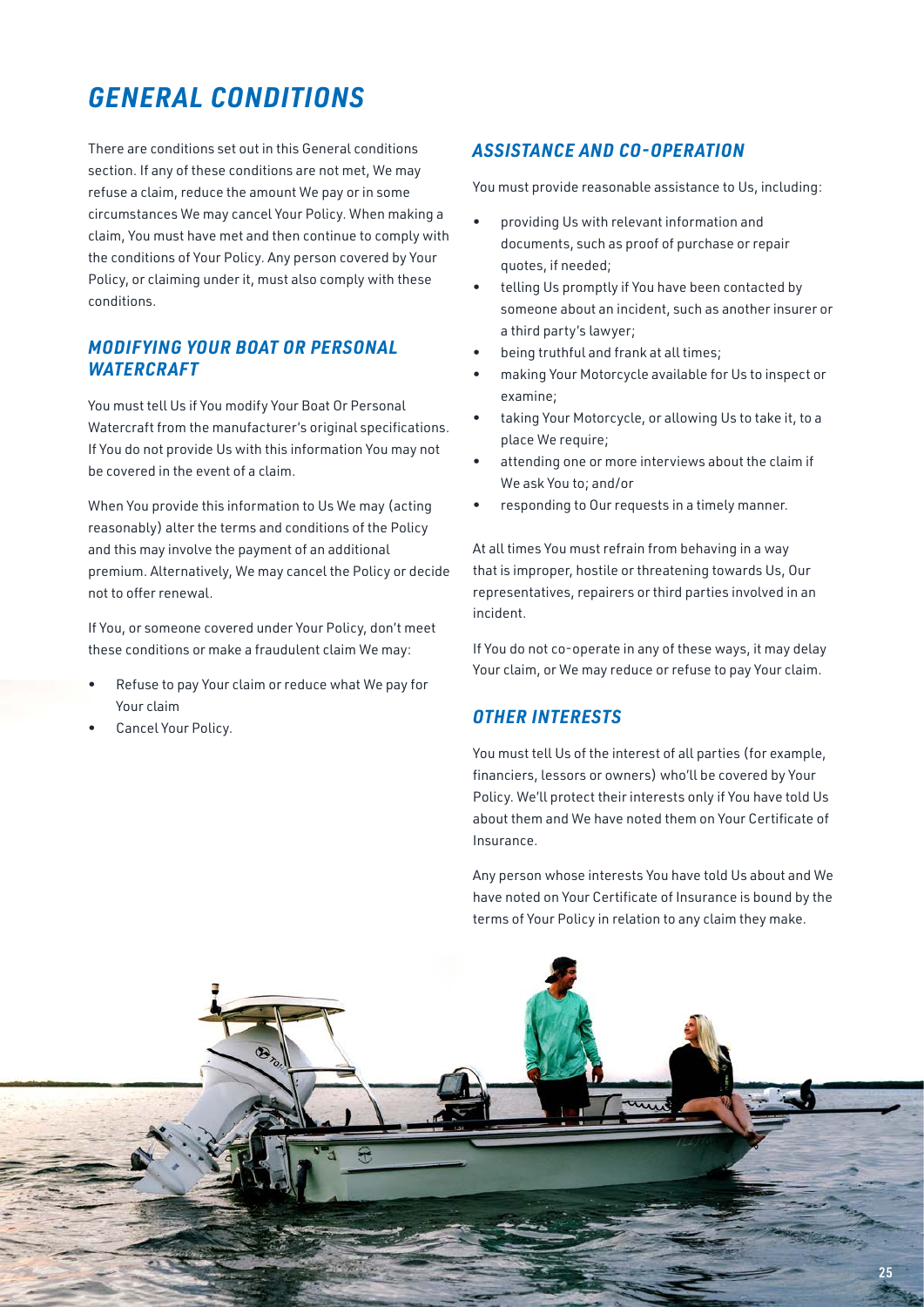### *DEFINITIONS*

Accident/Accidental/Accidentally means an event that occurred during the Period of Insurance that You did not expect or intend to happen. It also includes a series of accidents arising out of the one event.

Agreed Value means the amount(s) We agree to insure Your Boat or Personal Watercraft as shown on Your Certificate of Insurance. If We have issued an Agreed Value Policy Your Certificate of Insurance will show Agreed Value.

Berth means a permanent pen for Your Boat within a marina, or private pontoon, it does not include any other type of mooring.

Boat means the Boat described on Your Certificate of Insurance, including its Hull, Motor(s) (including fuel tanks), Trailer and Equipment and Accessories. It includes any replacement boat. It excludes modifications You have not told Us about or which are not shown on Your Certificate of Insurance.

Bushfire means a rapid, uncontrolled, non-structural fire burning in a grass, scrub, bush or forested area.

Certificate of Insurance means the relevant Certificate of Insurance We give You when You first buy the Policy or whenever any part of the Policy is changed or when the Policy is renewed. You should always check to ensure the information shown on Your Certificate of Insurance is correct. If anything is incorrect, please contact Us immediately.

Contribution means any amounts you are required to pay in the event of a claim.

Cyclone means a large scale air mass that rotates around a strong centre of low atmospheric pressure.

Damage/Damaged means any form of accidental physical harm that occurs to Your Boat or Personal Watercraft during the Period of Insurance, excluding any normal wear and tear or any damage evident prior to this Policy being incepted.

Depreciation means the reduction in value of the Personal Watercraft/Boat or other property over time as a result of age, condition, usage and normal wear and tear.

Earthquake means an earthquake, natural landslip, volcanic eruption, hydrothermal activity or tsunami.

Equipment and Accessories means items manufactured and intended for use on Your Boat or Personal Watercraft which are portable or not permanently attached to the Hull. Equipment includes depth sounders, marine radios/ transceivers, navigation equipment, fish finders, tools. (Equipment does not include cameras or video recording devices.)

Excess means the amount You must contribute when a claim is accepted under the Policy as shown on Your Certificate of Insurance or detailed further within this Policy.

Finance Contract means the finance arrangement with the credit provider for Your Boat or Personal Watercraft which provider and the amount financed shown on Your Certificate of Insurance.

Fire means Accidental Damage caused to the Boat or Personal Watercraft from combustion of materials.

Flood means the covering of normally dry land by water that has escaped or been released from the normal confines any of the following:

- a lake (whether or not it has been altered or modified);
- a river (whether or not it has been altered or modified);
- a creek (whether or not it has been altered or modified);
- a reservoir;
- a canal;
- a dam.

Geographic Limit(s) means all waters within Australia and those waters off the coast of Australia as shown on Your Certificate of Insurance and/or other Policy documents.

Hull means the shell of the Boat or Personal Watercraft, deck, fixtures and fittings that are not normally removable and would normally be sold with the Boat or Personal Watercraft.

Impact With A Solid Object means hitting or coming into contact with a non-liquid substance (for example, not a wave).

Incident means an Accident or Insured Event covered under Your Policy.

Insured Event means Accidental Damage, Fire, Theft, Malicious Damage and Transit Damage.

Insurer means HDI Global Specialty SE – Australia (ABN 58 129 395 544, AFS Licence number 458776)

Lay-up means the period nominated by You during which You do not use Your Boat or Personal Watercraft and You keep it on its Trailer at the address shown on Your Certificate of Insurance.

Legal Liability means your liability to pay compensation in respect of personal injury or damage to property.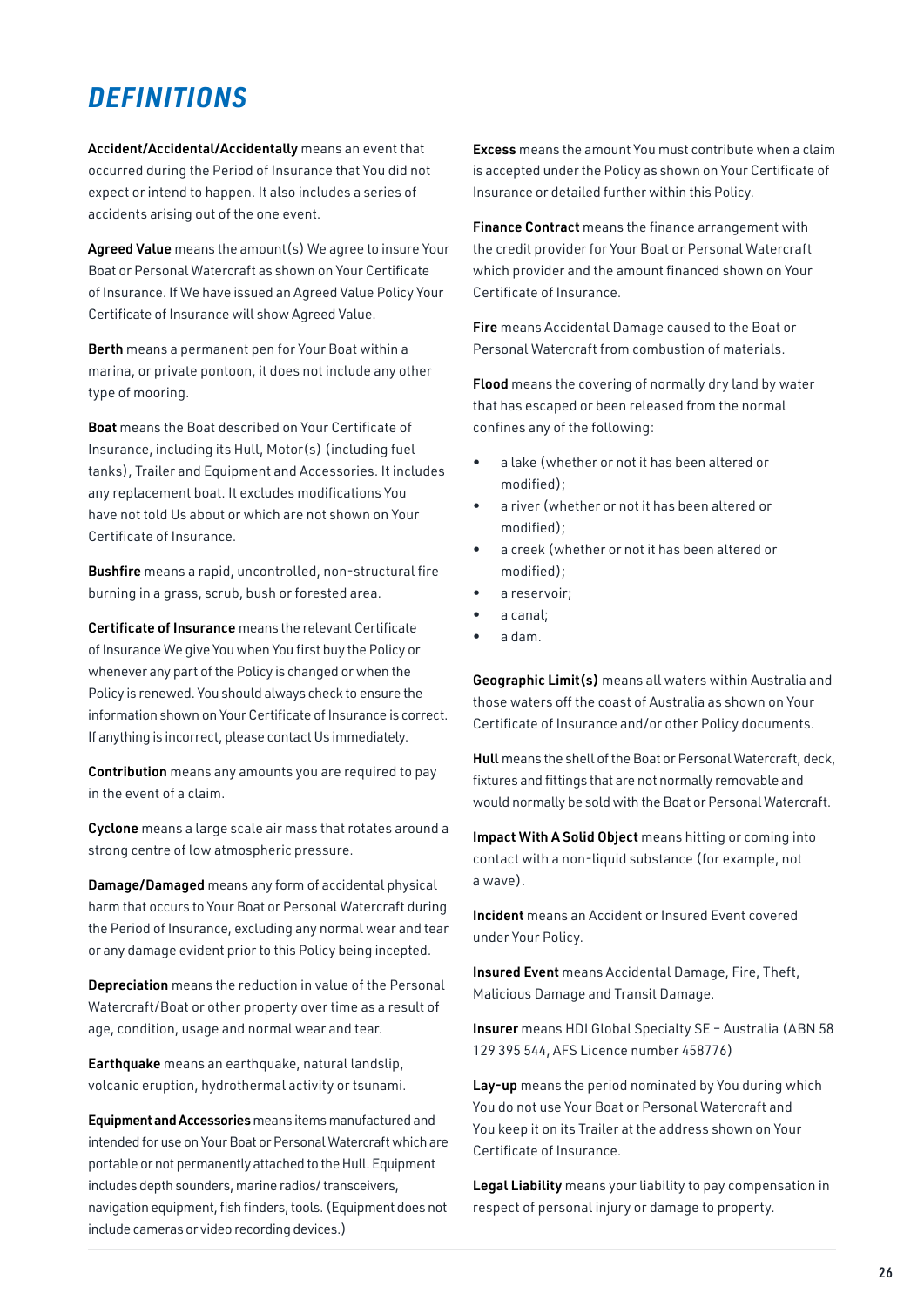Limit of Liability means the amount shown on Your Certificate of Insurance which is the maximum amount We will pay for all claims that arise from one Accident under the Legal Liability cover.

This maximum includes all legal fees and expenses.

Loss means any Damage, destruction, death, injury, illness, liability, cost or expense resulting from the use of Your Boat or Personal Watercraft during the Period of Insurance.

Malicious Damage means intentional Damage to Your Boat or Personal Watercraft by someone other than You and without Your consent.

Market Value means the amount We determine the market would pay for Your Boat or Personal Watercraft immediately prior to the Insured Event. We consider the condition, age, make, model and hours travelled immediately prior to the Insured Event and may consider industry publications to help determine the amount. The amount does not include any warranty costs, stamp duty or transfer fees or allowance for dealer profit. If We have issued a Market Value Policy Your Certificate of Insurance will show Market Value.

Motor means the engine as described on Your Certificate of Insurance and include the gearbox, jet unit, wiring harness, instruments and control cables.

Period of Insurance means the period that You are covered by the Policy. It commences at the time We agree to insure You and finishes at 4.00pm on the date of expiry of the Policy. This period is shown on Your Certificate of Insurance.

Personal Effects means clothing, shoes, waterproof apparel, prescription glasses, prescription sunglasses, belonging to You or any passenger which are being used or stored on Your Boat or Personal Watercraft at the time of Loss.)

Personal Effects do not include;

- cash, negotiable securities, valuable collections or documents of any kind;
- mobile phones, tablets, notebooks or similar devices, cameras or any other battery powered equipment such as CD players or stereo systems;
- items that are used as part of a business or trade
- firearms

Unless otherwise agreed in the Policy, the cover limit provided under Personal Effects is not payable in addition to the Agreed Value or Market Value in the event of a Total Loss.

Personal Watercraft means the Personal Watercraft described on Your Certificate of Insurance, including its Hull, Motor/s (including fuel tanks), Trailer, Equipment and Accessories. A Personal Watercraft is a craft propelled by an inboard motor powering a water jet pump. The operator sits, stands or kneels on the craft and uses handle bars to steer the craft.

Personal Watercraft modifications are excluded unless We have agreed to them. If We have agreed this will be noted on Your Certificate of Insurance under 'Personal Watercraft Modifications'. It includes any replacement Personal Watercraft.

Policy means Your insurance contract with Us. It includes;

- the Product Disclosure Statement,
- the Policy Wording document,
- the Certificate of Insurance,

and any other document We tell You forms part of the terms and conditions of Your cover, including any endorsement issued by Us.

Private Use means the Boat or Personal Watercraft being used for social, domestic and pleasure purposes.

Salvage means either the action of saving Your Boat or Personal Watercraft in a time of peril or what is left of Your Boat or Personal Watercraft after it has suffered Loss or Damage.

Salvage Charges means reasonable charges and expenses which are incurred in Salvage or in preventing or minimising Loss or Damage to Your Boat or Personal Watercraft.

Storm means a violent atmospheric event which includes a thunderstorm, cyclone, or strong wind with or without rainstorm, hailstorm or snowstorm, but not rain showers alone.

Sum Insured means the value noted in the insurance quote or renewal invitation which is used to determine the Agreed Value (if applicable) or the Market Value.

Theft means the taking of another person's property without that person's permission or consent with the intent to deprive the rightful owner of it.

Tools means those tools used for the normal operation of Your Boat or Personal Watercraft.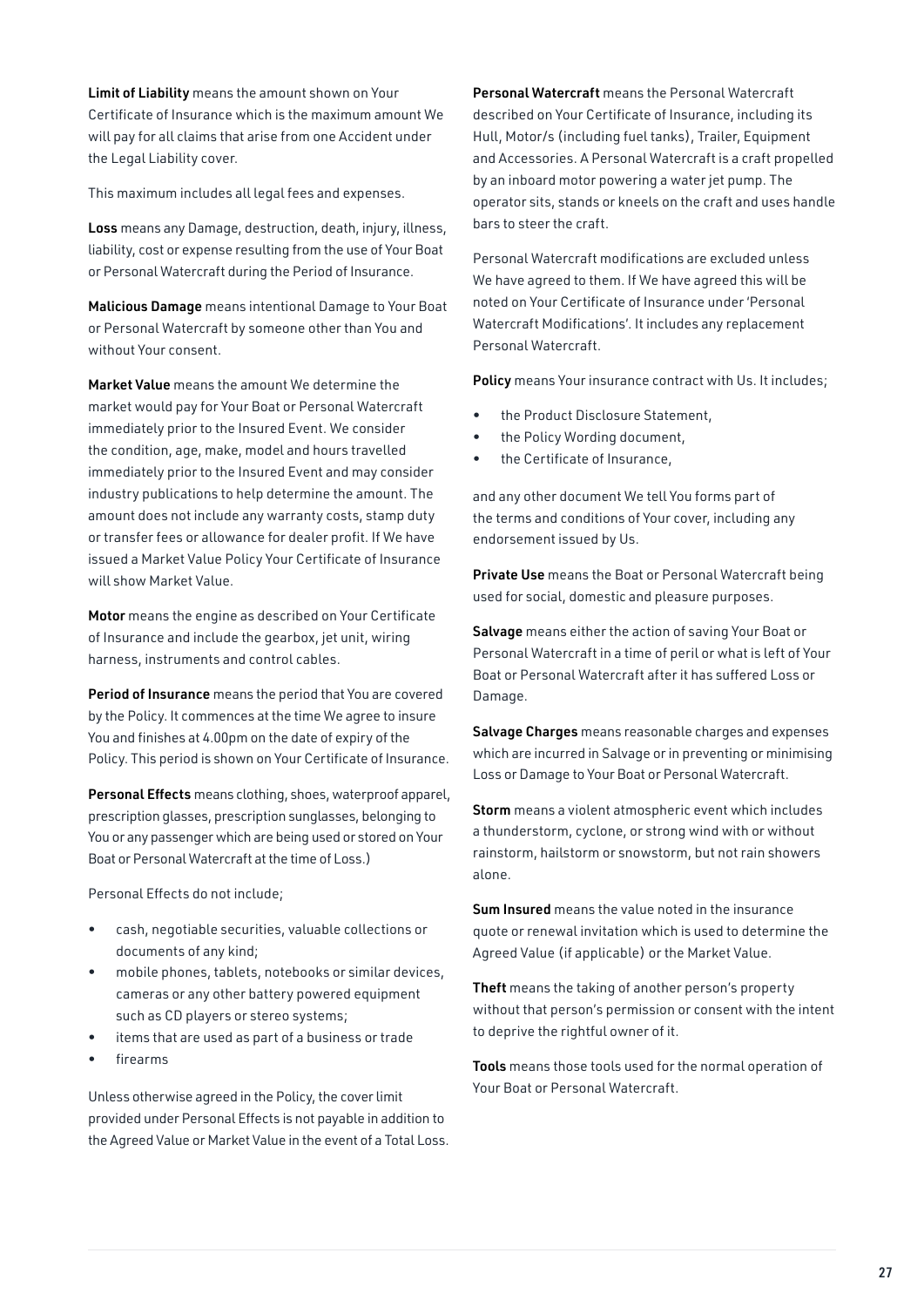Total Loss means when Your insured property is damaged to the extent that We decide it is not economical or safe to repair, or it is stolen and not recovered. When Your Boat or Personal Watercraft is a total loss and We have paid out the sum insured or replaced Your Boat or Personal Watercraft, Our obligations under the Policy have been met and this insurance Policy ends. If You purchase another boat or personal watercraft or We provide You witha replacement boat or personal watercraft, You will need to take out a new insurance policy commencing at the time of purchase or replacement and pay the applicable premium.

Trailer means a roadworthy vehicle in a condition that complies with registration requirements and is designed to be towed by a motor vehicle and used in transporting Your Boat or Personal Watercraft as shown on Your Certificate of Insurance.

Transit Damage means Accidental loss or damage to Your Boat or Personal Watercraft whilst being transported in/ on a trailer.

Waterskiing or Aquaplaning means a person or persons being towed across the surface of the water either barefoot, or on waterskis or other similar equipment professionally designed and manufactured for the purpose of being towed by Your Boat or Personal Watercraft.

Water Sports Equipment means Water Sports Equipment owned by You, such as rods, reels, tackle and other similar equipment used for recreational fishing), diving equipment (i.e. tanks, regulators, fins, snorkels, buoyancy compensation devices and other commercially manufactured equipment used for recreational diving) and Waterskiing or Aquaplaning equipment (i.e. waterskis, wakeboards, kneeboards, vests, ropes and other professionally designed and manufactured equipment for the purpose of Waterskiing, Aquaplaning or wakeboarding behind Your Boat or Personal Watercraft. Watersports Equipment does not include fly boards and any other aerial devices. Proof of ownership will be required to substantiate any claims for Water Sports Equipment.

Unless otherwise agreed in the Policy, the cover limit provided under Water Sports Equipment is not payable over and above the Agreed Value or Market Value in the event of a Total Loss.

We, Us, Our means the Insurer acting through its agent YMI agent as set out in this document.

You, Your means the person or persons named as the insured on Your Certificate of Insurance. If more than one person is named as the insured, We will treat a statement, act, omission or claim of any one of those people as a statement, act, omission or claim by all those people.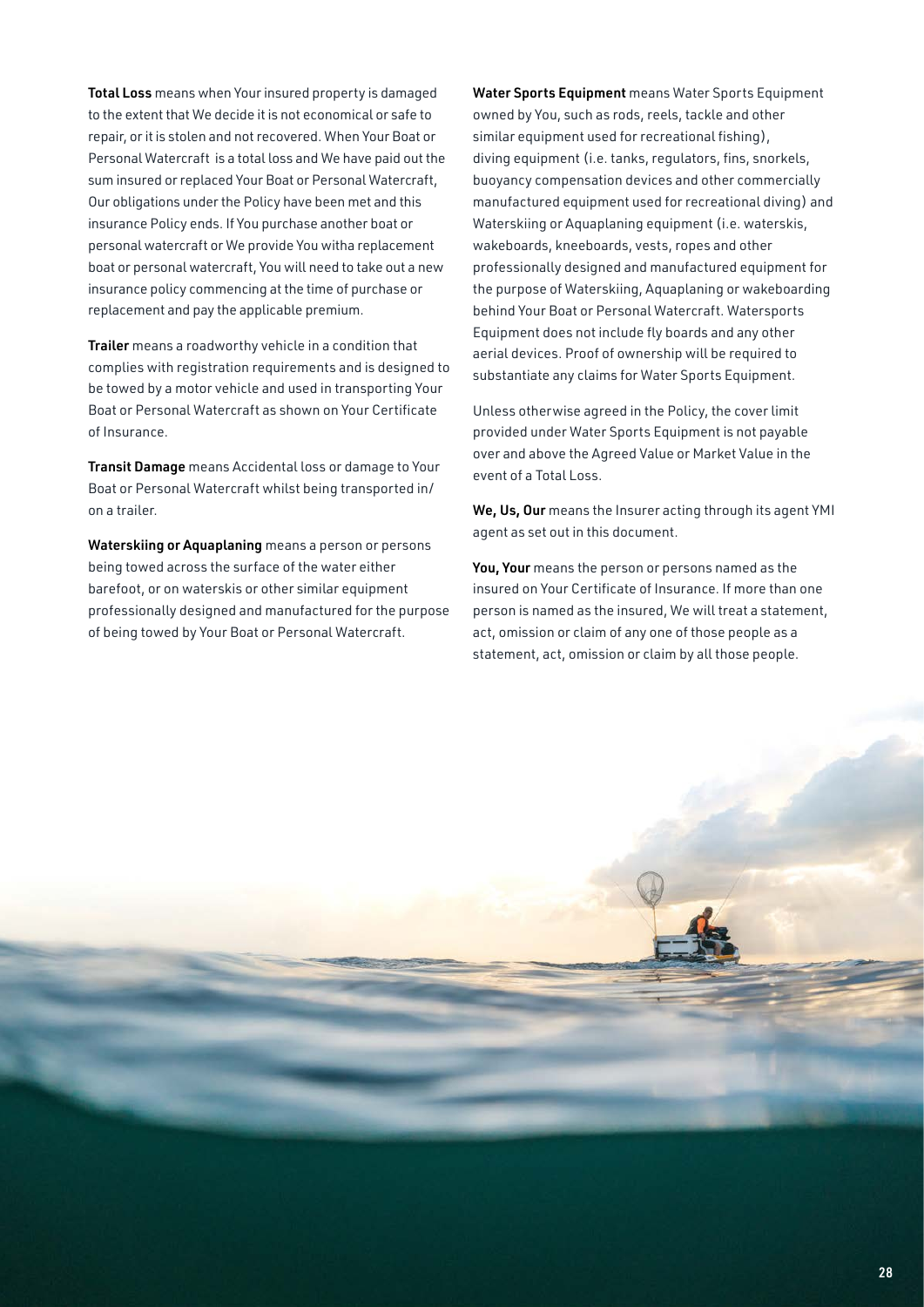### *OUR OBLIGATIONS TO YOU*

#### *RENEWING THE POLICY*

At least fourteen (14) days before the Policy expires We will send You a renewal notice, outlining Our renewal terms, if any. You are not obliged to renew the Policy with Us.

This Policy (together with any amendments, updates or endorsements that We give You in writing) also applies for any offer of renewal We make, unless We tell You otherwise or issue You with a new updated Policy.

If You pay by instalments and You:

- renew Your Policy, We will continue to deduct instalments for a renewed Policy at the new premium level according to the same instalment pattern, unless You tell Us to stop Your direct debit; or
- do not want to renew Your Policy, You must tell Us at least seven days before Your Policy's end date so that We can arrange for the direct debit to stop in time.

#### *COOLING OFF PERIOD*

If You decide that Your insurance cover does not meet Your needs, for whatever reason, and You have not made a claim, You can cancel the Policy within twenty one (21) days of the start of Your insurance. You will receive a full refund of any premiums paid (less any taxes or duties We cannot recover). Your cooling off period continues to apply on each renewal. Each renewal is a separate contract and not an extension of the prior contract.

#### *CANCELLING YOUR INSURANCE*

You can cancel the Policy at any time by calling Us. We will explain the cancellation process to You. We will refund any premium You have paid, less an amount that covers the period for which You were insured, any government or statutory charges We are not able to recover and a cancellation fee of \$30 (plus GST), unless there has been a Total Loss in which case there is no premium refund. If any refund is less than the cancellation fee, no refund will be made.

We can cancel Your insurance to the extent permitted by law, for example if You do not comply with the Policy terms and conditions, fail to pay Your premium, make a fraudulent claim or if You did not comply with Your duty to take care not to make a misrepresentation when entering into, varying, extending or renewing the Policy. If We cancel the Policy We will send You a cancellation letter.

#### *CONFIRMING TRANSACTIONS*

We may agree to send Your Policy documents and Policy related communications electronically. This will be by email and/or other types of electronic communication methods. Policy documents and Policy communications will be provided to You in this way until You tell Us otherwise or We tell You it is no longer suitable. If We agree to communicate with You electronically, You will need to provide Us with Your current email address and Your Australian mobile phone number. Each electronic communication will be deemed to be received by You at the time it leaves our information system. You may contact Us in writing or by phone to confirm any transactions under Your insurance if You or Your advisor do not already have the required Policy confirmation details.

#### *LATE ANNUAL PAYMENTS*

If You do not pay Your premium by the due date We will give You a written notice of Policy cancellation where We are required by law to do so. If You do not pay the premium due on renewal by the due date You will have no cover from the due date.

If We accept Your late payment, We may recommence Your cover from the date We receive Your payment. If so, You will have no cover for the period from the due date until the date payment is received.

#### *OVERDUE INSTALMENTS*

If You pay Your premium by instalments Your Certificate of Insurance will show the date and frequency of Your instalments. If Your direct debit details change You must tell Us no later than seven (7) days before Your next instalment is due.

If Your instalment is overdue We can do one or both of the following:-

- refuse to pay a claim that occurred on or after the due date if an instalment is fourteen (14) days (or more) overdue;
- cancel Your Policy if an instalment is 1 month (or more) overdue. We will notify You of the cancellation.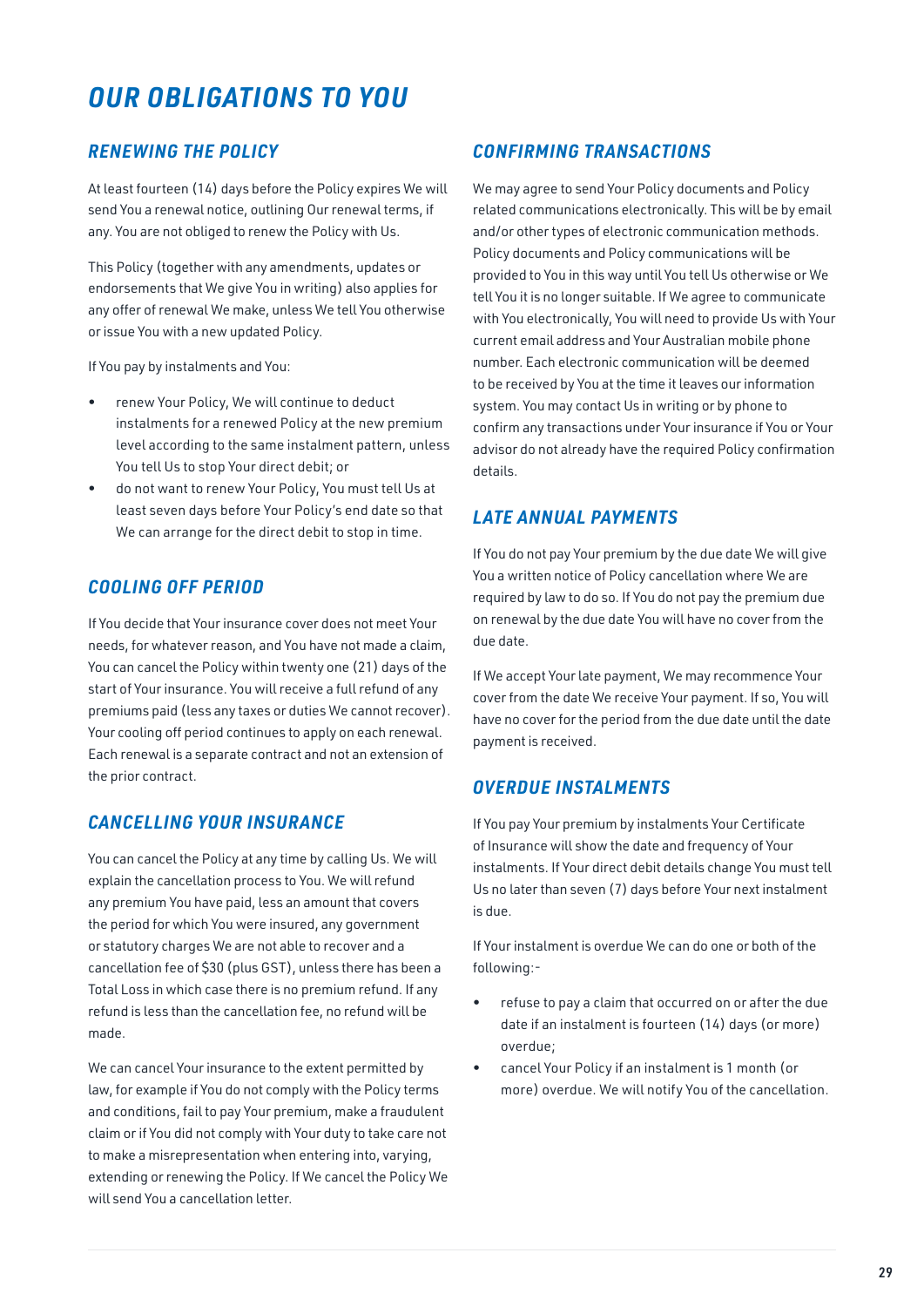#### *SANCTIONS*

We are not liable to make any payments for liability under any coverage sections of this Policy or make any payments under any extension for any loss or claim arising in, or where the insured person or any beneficiary under the Policy is a citizen or instrumental in the government of, any country(ies) against which any laws and/ or regulations governing the Policy and/ or the Insurer, its parent company or its ultimate controlling entity have established an embargo or other form of economic sanction which have the effect of prohibiting the Insurer to provide insurance coverage transacting business with or otherwise offering economic benefits to the insured person or any other beneficiary under the Policy.

#### *HOW WE PROTECT YOUR PRIVACY*

HDI Global Specialty and YMI are committed to protecting Your privacy in accordance with the Privacy Act 1988 (Cth) (the "Act") and the Australian Privacy Principles (APPs). In this section dealing with Privacy, "We", "Our" and "us" refers to both HDI Global Specialty and YMI.

Further information about Our Privacy Policies is available at:

- For HDI Global Specialty at [www.hdi-specialty.com](http://www.hdi-specialty.com) or by contacting HDI Global Specialty on (02) 9274 3000 and
- For YMI at yamaha-motor.com.au or by contacting YMI at [customerservice@ymia.com.au](mailto:customerservice@ymia.com.au) or on 1300 780 446

This Privacy Statement outlines why, how We collect, disclose and handle Your personal information (including sensitive information) as defined in the Act about:

- You, if an individual; and
- other individuals You provide information about.

#### *WHY WE COLLECT YOUR PERSONAL INFORMATION*

We collect Your personal information (including sensitive information) so We can:

- underwrite and administer Your insurance cover and You with other products and/or services;
- advise You about and determine what other service or products We can provide to You, or that may interest You;
- identify You and conduct necessary checks;
- issue, manage and administer services and products provided to You, including processing requests for quotes, applications for insurance, underwriting and pricing policies, issuing You with a Policy, managing claims, claims investigation, handling and settlement;
- maintain and improve Our services and products;
- comply with Our legal obligations; and

• make special offers or offer other services and products provided by Us or those We have an association with, that might be of interest to You.

You also have a legal obligation under the Insurance Contracts Act 1984 to disclose certain information. Failure to disclose information required may result in the Insurer or Us declining cover, a cancellation of Your insurance cover or reducing the level of cover, or declining claims.

If You choose not to provide Us with the information We have requested, We may not be able to provide You with Our services or products or properly manage and administer services and products provided to You or others.

#### *HOW WE COLLECT YOUR PERSONAL INFORMATION*

Collection can take place by telephone, email, or in writing and through websites (from data You input directly or through cookies and other web analytic tools). We will generally collect personal information directly from You or Your agent.

There may, however, be occasions where We collect Your personal information from someone else.

This may include:

- authorised representatives;
- other Insurers;
- legal or other advisors;
- anyone You have authorised to deal with Us on Your behalf;
- distributors or referrers, agents or related companies;
- service providers;
- other party involved in a claim including parties who assist Us in investigating or processing claims;
- third parties who may be arranging insurance cover for a group that You are a part of;
- providers of marketing lists and industry databases;
- publicly available sources;
- third parties claiming under Your Policy;
- witnesses and medical practitioners;
- family members; and
- in the case of the HDI Global Specialty, personal information provided to them by YMI or vice versa.

If You provide Us with personal information about another person You must only do so with their consent and agree to make them aware of:

- this privacy notice;
- that You will, or may, provide their information to Us and third parties We may provide it to;
- the relevant purposes We and any of such third parties will use it for; and how such persons can access their personal information.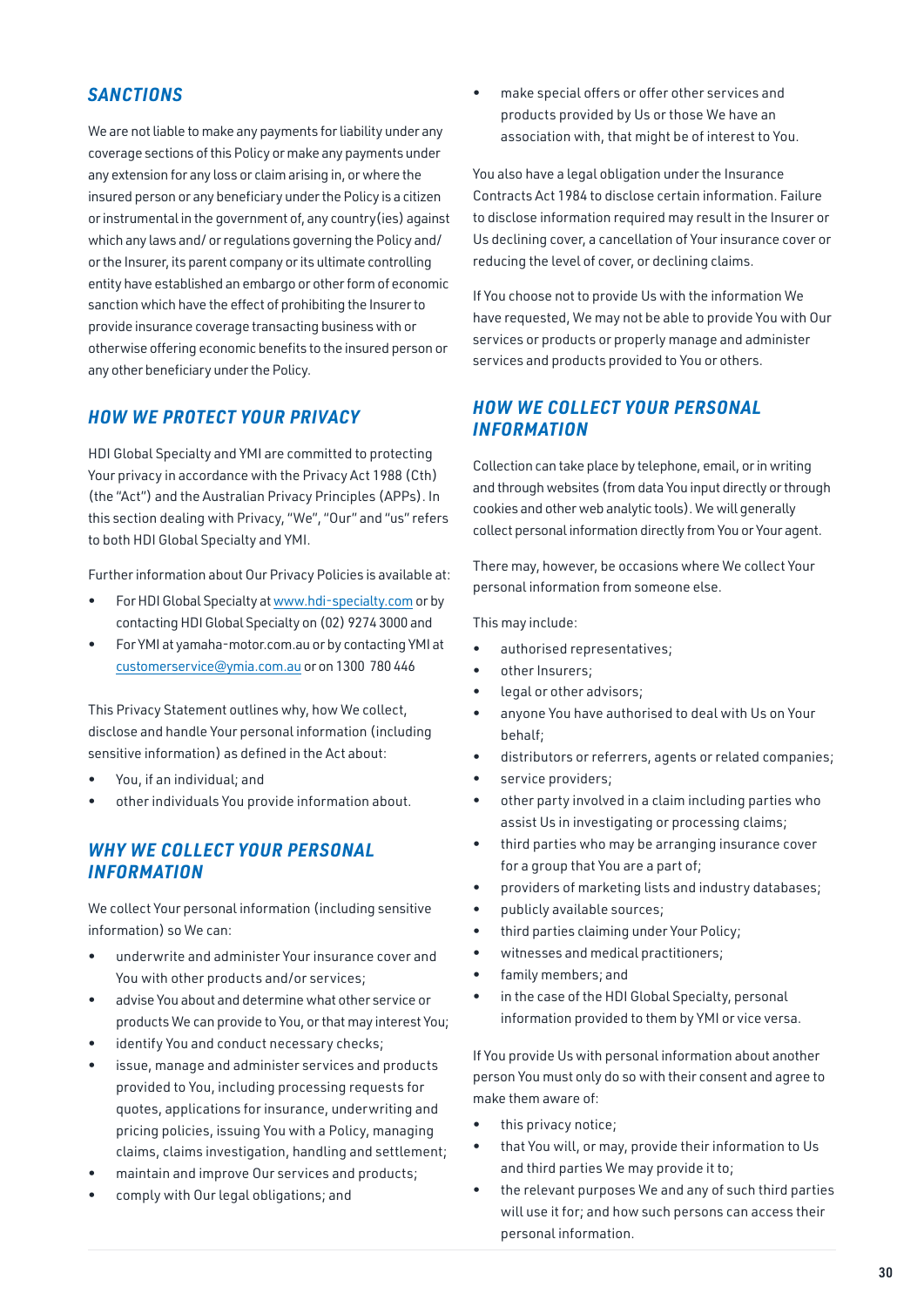If it is sensitive information We rely on You to have obtained such other persons consent on these matters. If You have not done so, or will not do so, You must tell Us before You provide their relevant personal information.

#### *TO WHOM WE DISCLOSE YOUR PERSONAL INFORMATION*

During underwriting and administering Your Policy as well as providing services to You, we may disclose Your personal information to entities to which We are related, in the case of YMI, their insurers, reinsurers, contractors, Our representatives or third party providers providing services related to Us or who are administrating Your Policy including;

- other insurers and reinsurers;
- banks and financial institutions for Policy payments;
- assessors, third party administrators, emergency providers, retailers, medical providers, travel carriers, in the event of a claim;
- other entities to enable them to offer their products or services to You;
- government, law enforcement, dispute resolution, statutory or regulatory bodies, or as required by law;
- Our agents:
- legal, accounting and other professional advisers;
- data warehouses and consultants;
- collecting houses and marketing companies;
- insurance reference bureaus;
- credit providers;
- media and other similar sites and networks, membership;
- loyalty and rewards programs or partners;
- providers of medical and non-medical assistance and services;
- investigators, loss assessors and adjusters;
- other parties We may be able to claim or recover against;
- anyone either of Us appoint to review and handle complaints or disputes; and
- any other parties where permitted or required by law.

We also may need to disclose information to persons located overseas including United Kingdom and European Union. These countries are listed in Our Privacy Policies and may change from time to time and as may be notified in Our Privacy Policies.

You can contact YMI or HDI Global Specialty for details or refer to the Insurers Privacy Policy or the YMI Privacy Policy available at Our respective websites [www.ymia. com.au](http://www.ymia. com.au) or [www.hdi-specialty.com/int/en/legals/privacy](http://www.hdi-specialty.com/int/en/legals/privacy)

#### *MORE INFORMATION, ACCESS, CORRECTION OR COMPLAINTS*

Our Privacy Policies contain information about how You may access and seek correction of personal information We hold about You. In summary, You may gain access to Your personal information by submitting a written request to Us.

In some circumstances permitted under the Privacy Act 1988, We may not permit access to Your personal information.

Circumstances where access may be denied include where it would have an unreasonable impact on the privacy of other individuals, or where it would be unlawful.

For more information about Our privacy practices including how We collect, use or disclose information, how to access or seek correction to Your information or how to complain in relation to a breach of the Australian Privacy Principles and how such a complaint will be handled, please refer to the HDI Global Specialty or YMI Privacy Policies.

#### *COMPLAINTS*

Our Privacy Policies also contain information about how You may complain about a breach of the applicable privacy principles and how We will deal with such a complaint.

#### *CONSENT*

Your application includes a consent that You and any other individuals You provide information about consent to the collection, use and disclosure of personal information as set out in this notice.

#### *CONTACT US AND OPTING OUT*

If You wish to withdraw Your consent, including for things such as receiving information on products and offers by Us or persons We have an association with, please contact Us.

#### YMI:

- by phone: 1300 780 446
- by email: customerservice@ymia.com.au
- writing: Locked Bag 79, Wetherill Park. NSW 1851

#### HDI GLOBAL SPECIALTY:

- by phone: (02) 9274 3000
- by email: contact@hdi-specialty.com
- writing: Privacy Manager, HDI Global Specialty SE Australia Tower 1, Level 33 Barangaroo Avenue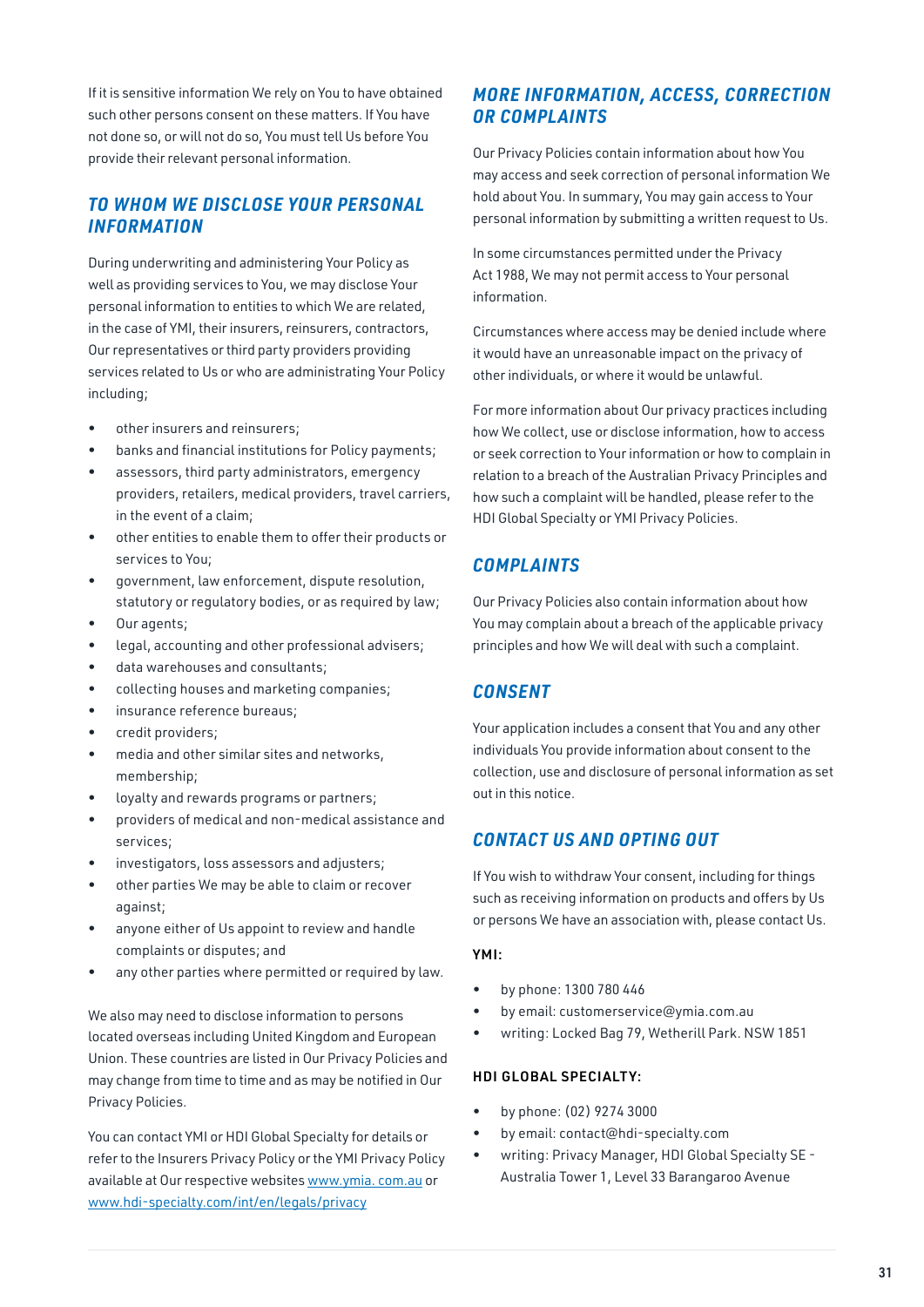### *OTHER IMPORTANT INFORMATION*

#### *FURTHER INFORMATION ABOUT REMUNERATION*

If You would like more details about the remuneration (including commission) or other benefits YMI, its distributors or referrers receive in relation to this Policy, please ask for it within a reasonable period after You receive this document and before this insurance is issued to You.

#### *THE FINANCIAL CLAIMS SCHEME*

The protection provided under the Federal Government's Financial Claims Scheme (the Scheme) applies to the Policy. In the unlikely event that the Insurer is unable to meet its obligations under the Policy, persons entitled to make a claim under the insurance cover under the Policy may be entitled to payment under the Scheme (access to the Scheme is subject to eligibility criteria). Information about the Scheme can be obtained from the APRA Website at [fcs.gov.au](http://fcs.gov.au).